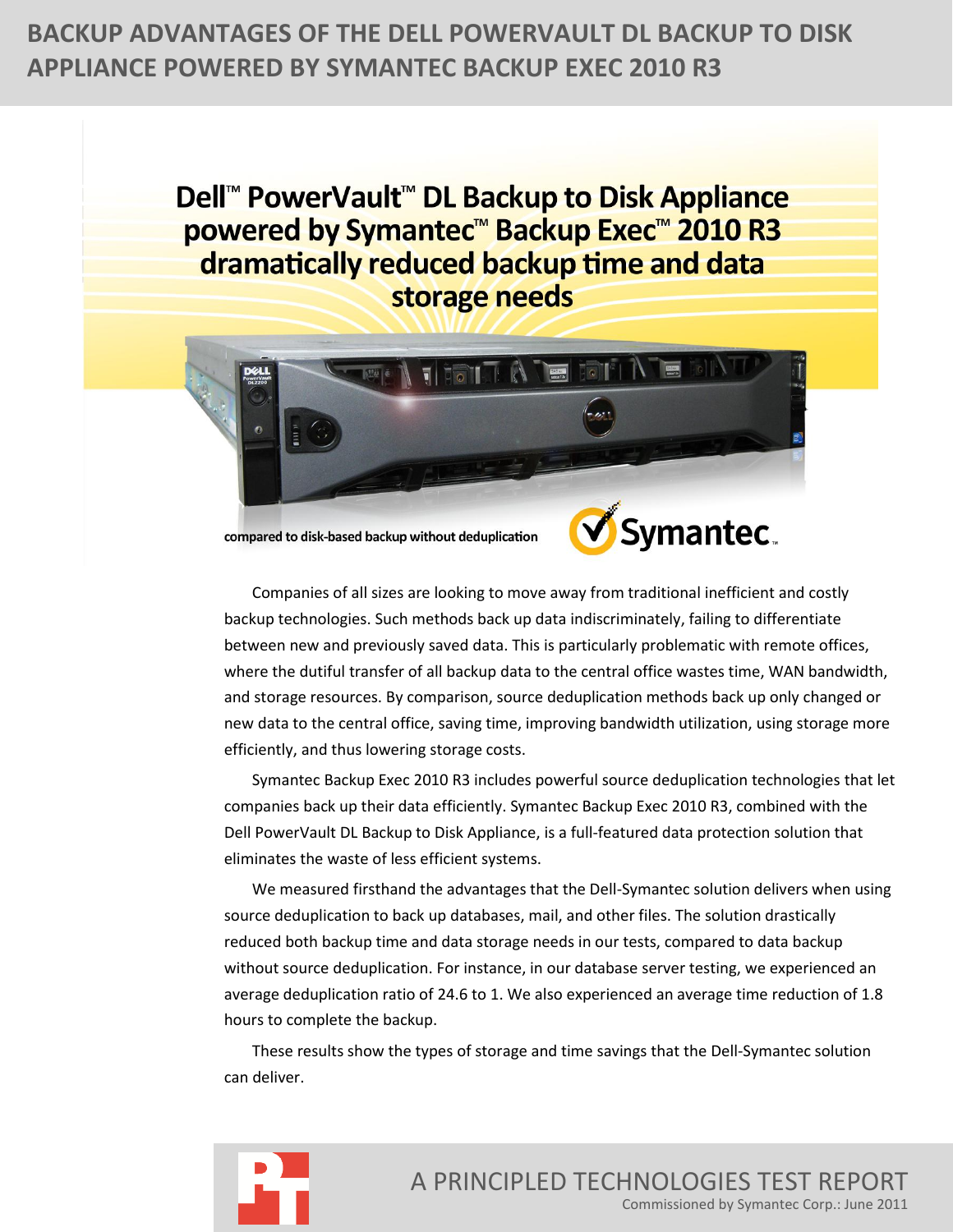# **DATA BACKUP 101: SOURCE DEDUPLICATION EXPLAINED**



Source deduplication powered by Symantec Backup Exec 2010 R3

Dell PowerVault DL Appliance

**MAN** 

Source deduplication offers an efficient way for companies to back up their data. After an initial full back up, deduplication software searches for duplicate data in subsequent backups and then only backs up blocks of data that are new or changed. "Source" means the data is deduplicated at its source, likely a server or desktop at a remote location, before it is passed to the central backup site.

**Source deduplication eliminates backup inefficiencies by transferring only unique blocks of data across the WAN.**

Because the large majority of data typically remains constant from day to day, transferring only new or changed blocks of data from the remote office to the central office with source deduplication is the wise choice when bandwidth, time, and space are at a premium.

# **THE DELL-SYMANTEC ADVANTAGE**

Dell and Symantec have partnered to offer an integrated disk-based backup solution. Symantec Backup Exec 2010 R3 is already fully installed on the Dell PowerVault DL Appliance, and an automated setup wizard guides you through setup, configuration, and deployment. This solution offers features such as granular recovery (allowing you to back up specific files without running a full restore) and remote backup, monitoring, and maintenance. For a full list of features, see [http://i.dell.com/sites/content/shared-content/data](http://i.dell.com/sites/content/shared-content/data-sheets/en/Documents/ss703-powervault-dl-backup-to-disk-appliance-symantec.pdf)[sheets/en/Documents/ss703-powervault-dl-backup-to-disk-appliance](http://i.dell.com/sites/content/shared-content/data-sheets/en/Documents/ss703-powervault-dl-backup-to-disk-appliance-symantec.pdf)[symantec.pdf.](http://i.dell.com/sites/content/shared-content/data-sheets/en/Documents/ss703-powervault-dl-backup-to-disk-appliance-symantec.pdf)

# **LESS DATA SAVED, LESS TIME SPENT**

By deduplicating the data at the source, the Dell-Symantec solution was far more efficient than disk-based backup without source deduplication, which we also tested. The Dell-Symantec solution reduced the amount of data traveling over the WAN by a factor of more than 24 when backing up a database server, a factor of more than 79 when backing up a file server, and a factor of more than 35 when backing up a mail server.

By backing up only new data, the Dell-Symantec solution reduced the database backup window from 2 hours to an average of 21 minutes, reduced the file server backup window from almost 6 hours to an average of 47 minutes, and reduced the mail server backup window from almost 4 hours to an average of 2 hours 21 minutes.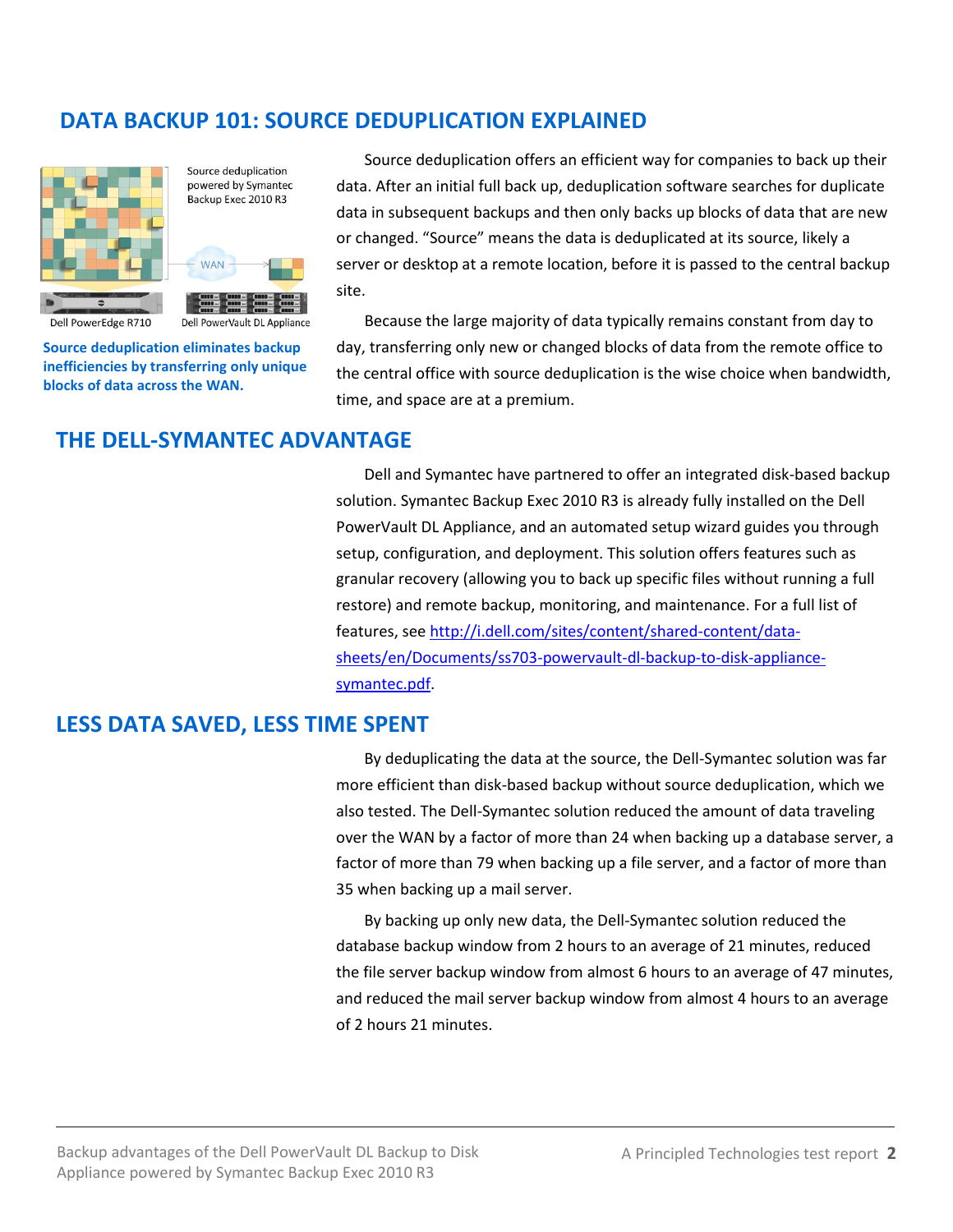

The Symantec Remote Agent compared the data on the remote server to the existing backup data on the media server. When it found a duplicate, it sent only a marker to the media server at the central office. As a result, the remote server transmitted far less data to the media server. This not only saved WAN bandwidth, but also decreased the volume of data the media server had to store—both of which add up to savings. In a straightforward process, we used the Symantec Backup Exec console to simply select the deduplication storage folder and select the option for remote access of the media server while configuring the backup job.

The difference between the volume of data and the volume of data actually stored increases over time, benefiting the business by requiring significantly less long-term storage capacity.

Detailed information on the hardware and test bed configuration is located in [Appendix B](#page-9-0) and [Appendix C.](#page-11-0) Detailed results of the test scenarios that follow are located i[n Appendix](#page-28-0) E.

**The Symantec Backup Exec console made backing up data from a remote location easy.**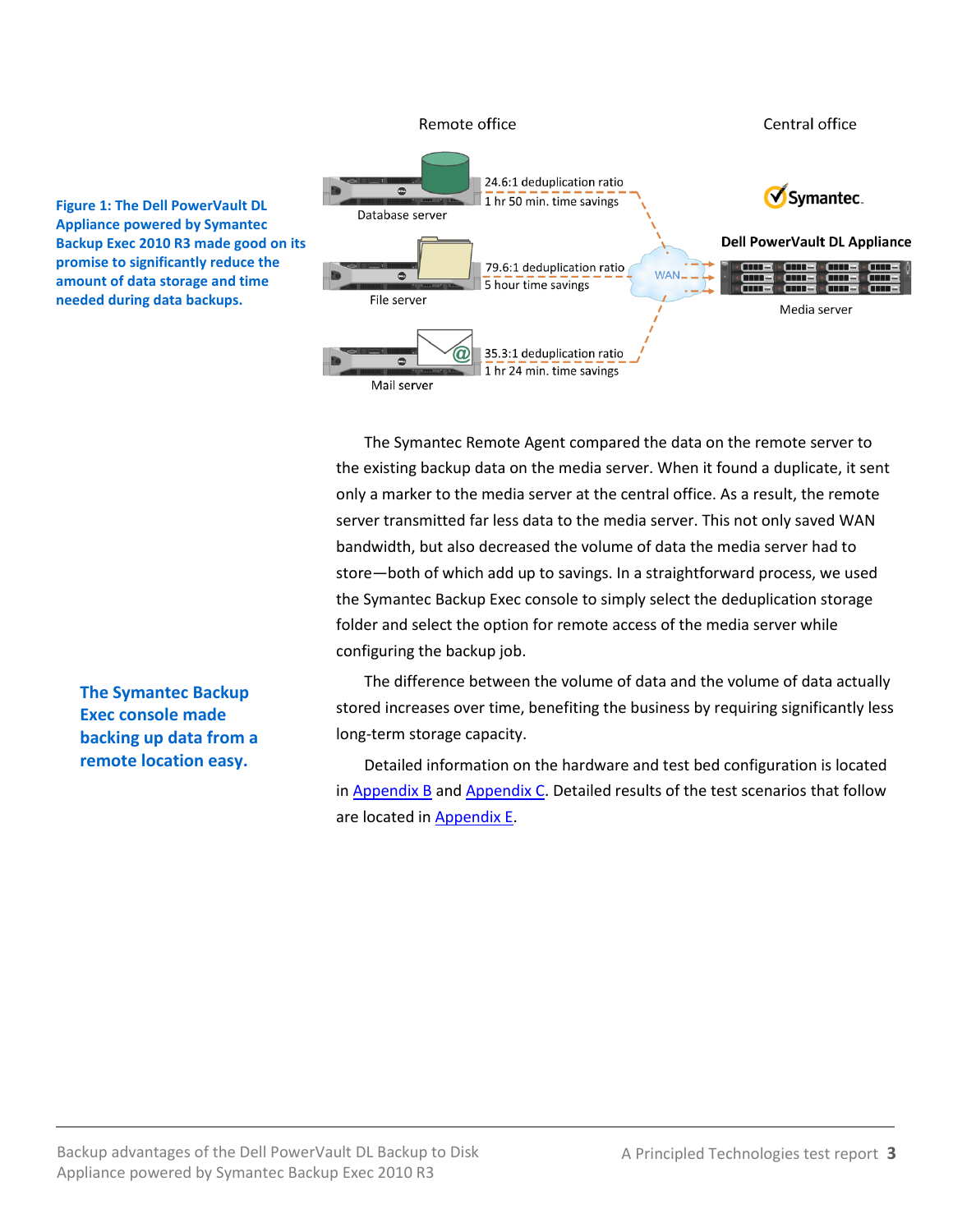# **Database server backup scenario**

The initial complete database backup took roughly 1 hour and 35 minutes. Subsequent full database backups using source deduplication took an average of 21 minutes, achieving a deduplication ratio of at least 23.8:1. For comparison, we ran a single backup using a backup-to-disk storage device on the Dell PowerVault DL Appliance without source deduplication, which took roughly 2 hours and 11 minutes.

Figure 2 shows the comparison of protected data versus actual deduplication data stored for our database server scenario.



**Figure 2: Comparison of protected data versus the actual data stored from our 2-week database backup simulation of a SQL Server database.**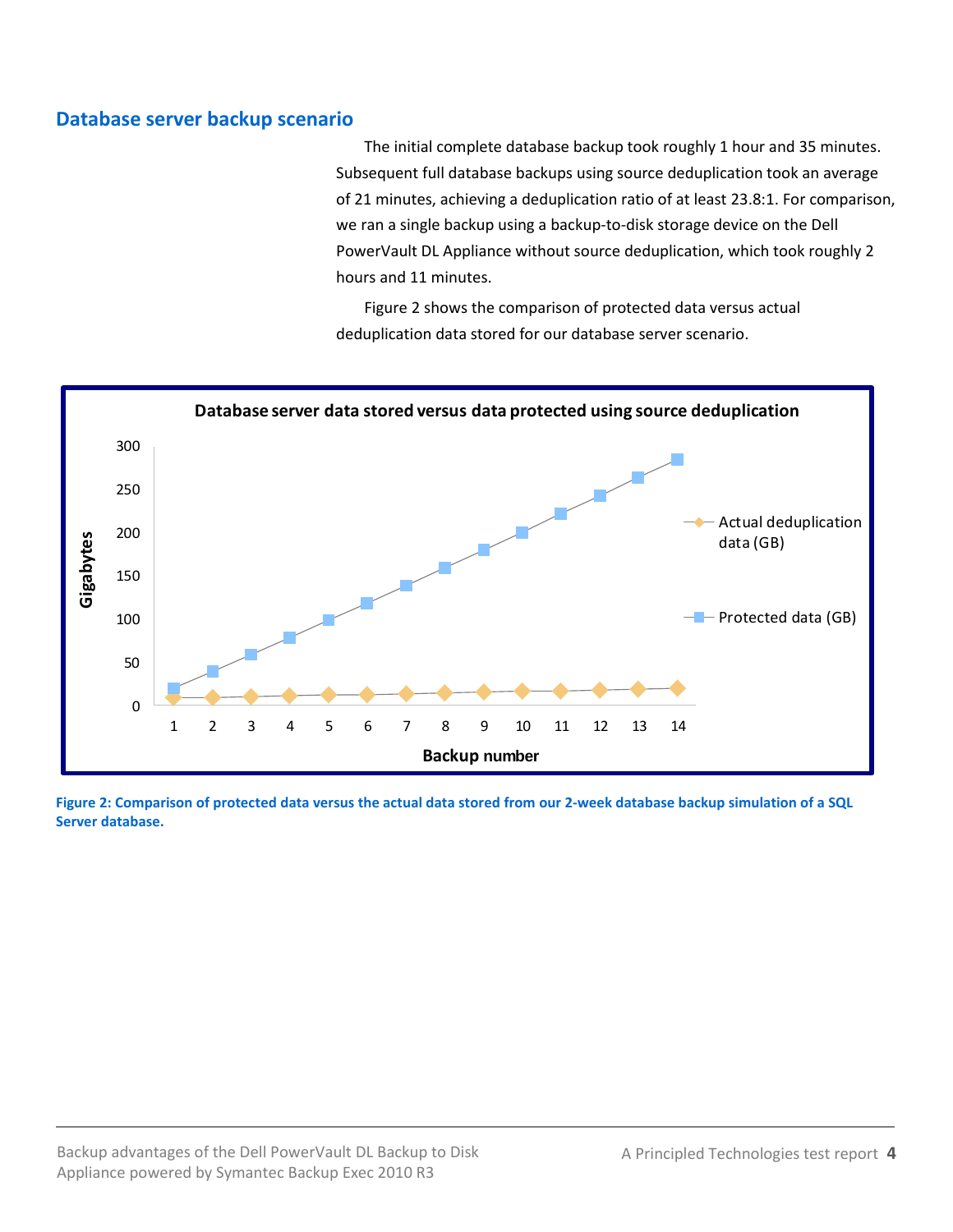# **File server backup scenario**

The initial complete backup took just over 5 hours. Subsequent full file server backups using source deduplication took an average of just over 47 minutes, achieving a deduplication ratio of at least 24.4:1 up to 117.4:1 and an average of 79.6:1. For comparison, we ran a single backup using a backup-todisk storage device on the Dell PowerVault DL Appliance without source deduplication, which took almost 6 hours.

Figure 3 shows the comparison of protected data versus actual deduplication data stored for our file server scenario.



**Figure 3: Comparison of protected file server data versus the actual data stored from our 2-week file server backup simulation.**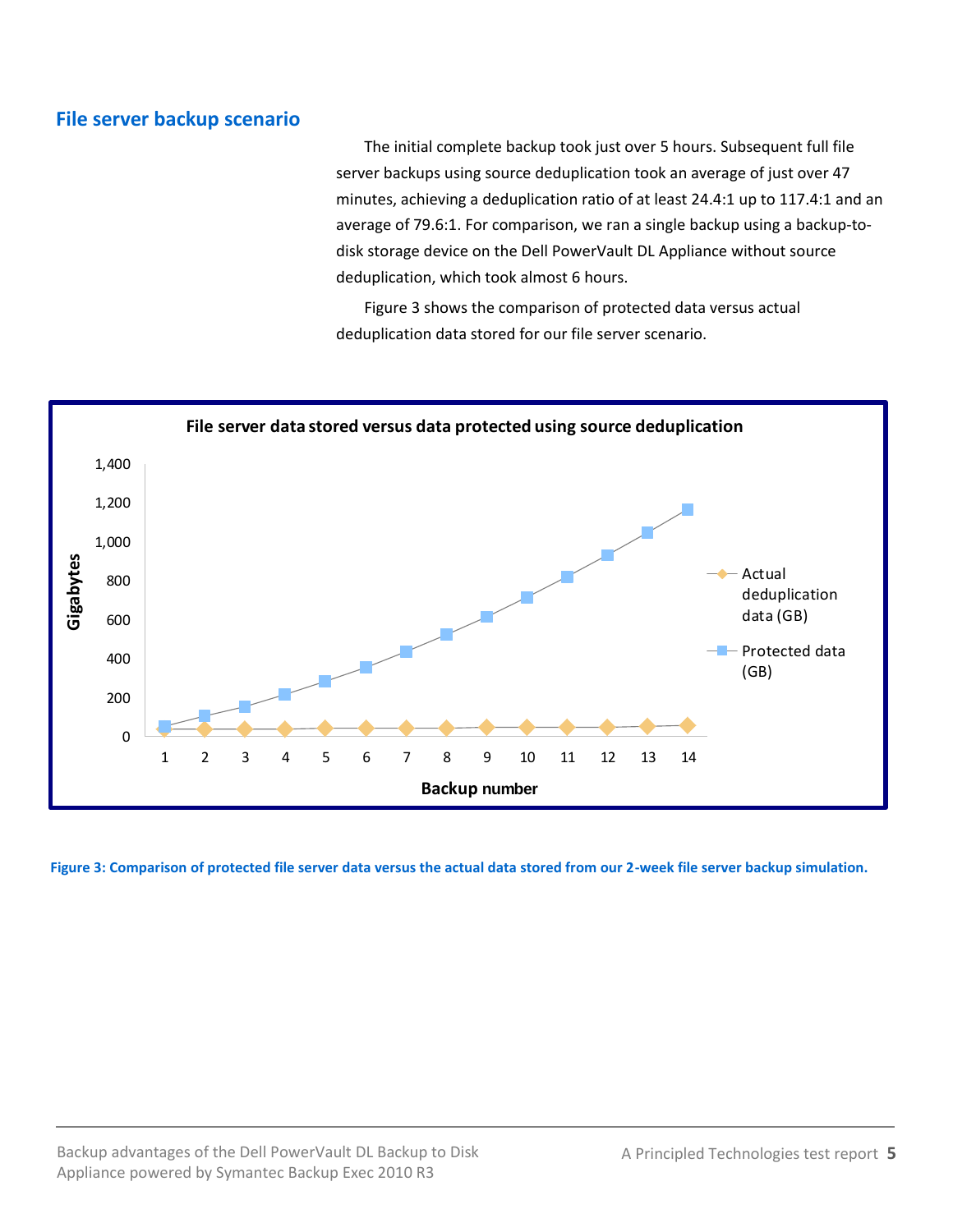# **Mail server backup scenario**

The initial complete backup took just over 7 hours. Subsequent full mailstorage-group backups using source deduplication took an average of just over 2 hours, achieving a deduplication ratio of at least 29.1:1. For comparison, we ran a single backup using a backup-to-disk storage device on the Dell PowerVault DL Appliance without source deduplication, which took roughly 3 hours and 45 minutes.

Figure 4 shows the comparison of protected data versus actual deduplication data stored for our mail server scenario.



**Figure 4: Comparison of protected mail server data versus the actual data stored from our 2-week Exchange 2007 backup simulation.**

# **SUMMARY**

The Dell PowerVault DL Appliance powered by Symantec Backup Exec 2010 R3 saved considerable amounts of storage space, bandwidth, and time in our tests. Compared to backup without source deduplication, it reduced the amount of data transmitted over the WAN by an average factor of 46.5 to 1 and saved an average of 2.8 hours.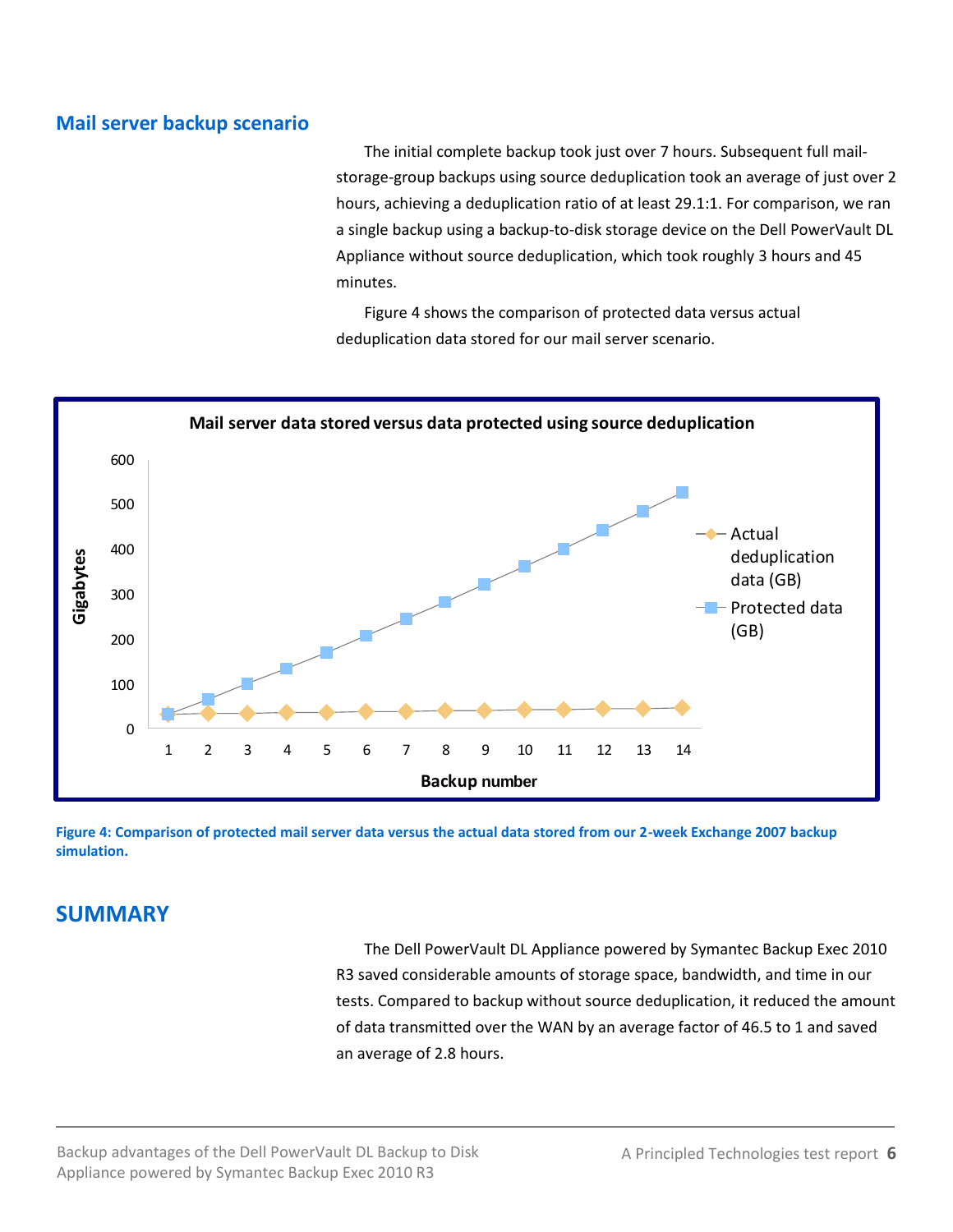# **APPENDIX A – DETAILED WORKLOAD & TEST DESCRIPTIONS**

All three test scenarios included an Active Directory® server, a client machine on the "remote office" side of the WAN, and the application-specific server (i.e., the database server, file server, or mail server). We set our WAN emulator to use a T3 bandwidth with 15ms latency. We installed a Dell PowerVault DL Appliance powered by Symantec Backup Exec 2010 R3 on the "central office" side of the WAN. On all three servers, we performed a full backup of the relevant data, and then we executed the workload and backup operations, using full backups each time.

We allowed the Dell PowerVault DL Appliance to auto-provision the storage for deduplication, and configured the remote agent on the database server, file server, or mail server to have direct access to the Dell PowerVault DL Appliance, for the purposes of source deduplication.

# **Database server backup scenario**

To build the workload, we used DVD Store Version 2 (DS2). DS2 is an open-source simulation of an online ecommerce DVD store, where customers log in, browse, and order products. DS2 has database components and Web server components, and includes driver programs that put heavy loads on these components. We used the included driver program to perform the workload only against the database component. The Dell PowerEdge™ R710 server under test ran a Microsoft SQL Server 2008 workload once per backup period, and we repeated this workload-plus-backup iteration fourteen times to simulate 14 days of activity. One copy of the DS2 database was on the server, with a 20GB database.

The DS2 benchmark's main metric is orders per minute, or OPM. We used the OPM output by the benchmark to determine when we had reached at least 10,000 orders for the benchmark run. For the purposes of this testing scenario, we analyzed the deduplication ratio and the elapsed time of each full backup source deduplication turned off, and then on.

We found we could achieve our target daily order rate of 10,000 orders by using specific DVD Store parameters. To mimic a business day where a company fulfilled 10,000 orders, we adjusted the DVD Store parameters to run with five execution threads, each executing with 0.1 seconds of think time. This mix of workload parameters, on average, achieved an orders-per-minute throughput of just over 2,000. Therefore, we ran this workload for at least 5 minutes to simulate the full business day, resulting in at least 10,000 orders. The test placed a moderate to heavy load on the server, modifying realistic amounts of data at the source for the Symantec Backup Exec 2010 R3 software to deduplicate and then back up.

When DS2 is executing, simulated customers log in; browse movies by actor, title, or category; and purchase movies. Each DS2 order consists of a customer login, a number of searches for movies, and a purchase. Each search is by title, actor, or category. The title and actor searches use full-text search. The other customer actions, including adding new customers, exercise a wide range of database functions.

We ran the included driver application on client machines directly via its command-line interface. We used the default DS2 parameters and setup configuration, with the exceptions we note in the DVD Store setup section in the Test methodology section of this report. For more details about the DS2 tool, see

### [http://www.delltechcenter.com/page/DVD+Store.](http://www.delltechcenter.com/page/DVD+Store)

To measure the deduplication ratio and elapsed time from Symantec Backup Exec 2010 R3, we created a backup job, targeted our specific 20GB database on the Dell PowerEdge R710 running SQL Server 2008, selected the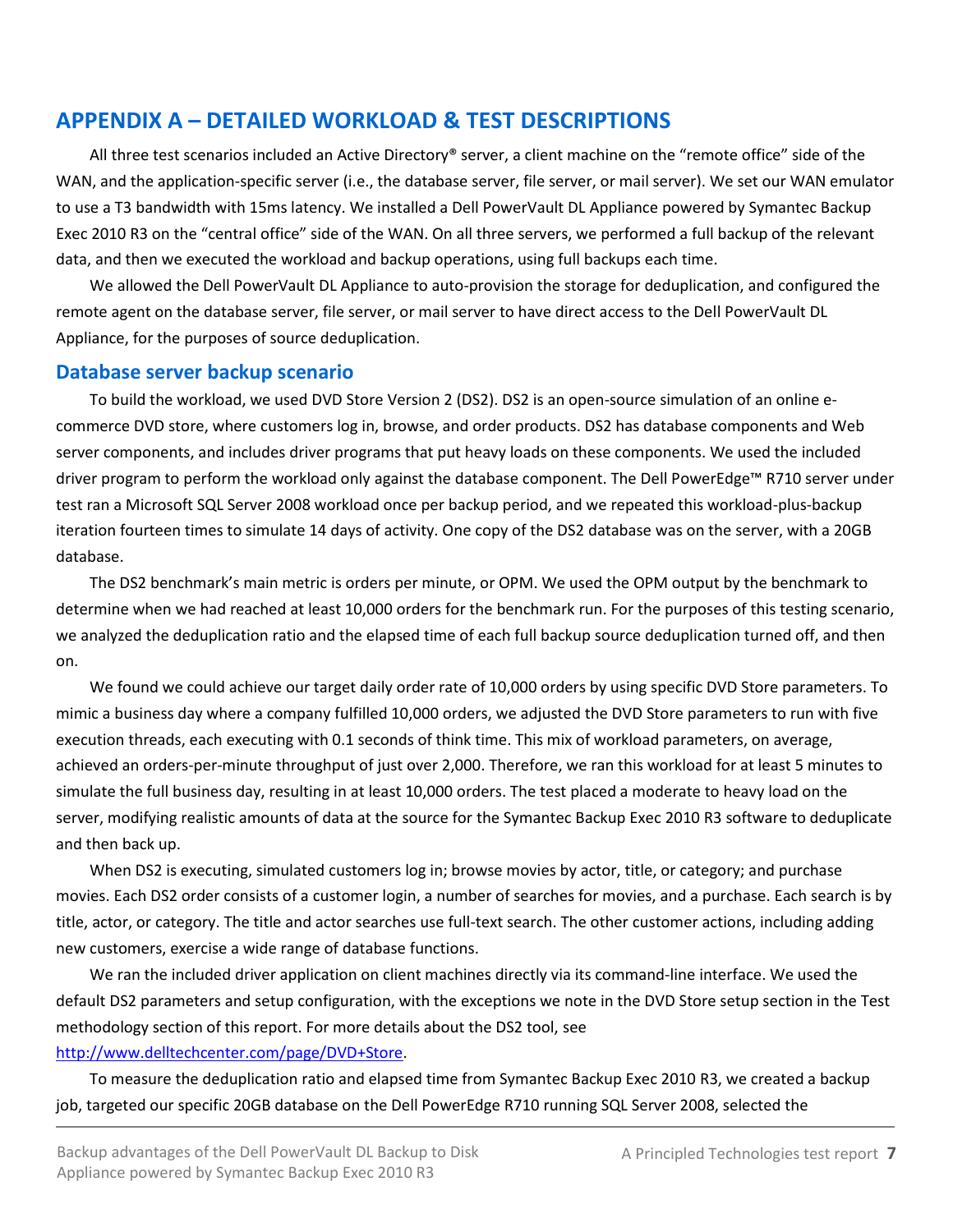deduplication storage folder as the destination, and selected the option to allow the remote agent to have direct access to the media server. We then executed this same backup job between workload iterations to gather the deduplication, job rate, and elapsed time statistics. As a comparison point, we also created an additional backup job, using a backup-to-disk destination instead with no deduplication. For more details on this process, see [Appendix D.](#page-13-0)

# **File server backup scenario**

In our file server backup scenario, we used a file server running Microsoft Windows Server® 2008 R2 and a custom workload to simulate data change rates. To build the workload, we used AutoIT, an automation-scripting tool that you can customize to simulate different actions on Microsoft Office® documents, as well as other file formats. We wrote and executed scripts that performed the following actions:

- Changed 3 percent of Microsoft Excel® files in the following ways:
	- o Modified a random number (between 1 and 20) of cells.
		- With cells containing numeric values, the script appended random values to the existing value.
		- With cells containing string values, the script appended a string retrieved from another file to the existing string.
		- With other cells, it filled the cell with a random numeric value.
	- $\circ$  On worksheets containing more than 20 columns, the script deleted a single column.
	- $\circ$  On worksheets containing more than 20 rows, the script deleted a single row.
	- o On worksheets 1 to 5 of workbooks containing fewer than 10 columns and fewer than 200 rows, the script added a row of numeric values.
	- $\circ$  In workbooks containing three worksheets, the script added an additional worksheet with a random number of rows and columns, all containing random values.
	- $\circ$  After making the changes, the script saved and closed two-thirds of the changed files and saved the remaining files to a new filename in the same folder.
- Changed 3 percent of Microsoft Word files in the following ways:
	- o Copied between 1 and 10 randomly chosen paragraphs from a source document into random places in the target document.
	- o After making the changes, the script saved and closed two-thirds of the changed files and saved the remaining files to a new filename in the same folder.
- Changed 3 percent of Microsoft PowerPoint® files in the following ways:
	- $\circ$  Copied a randomly chosen slide from a source PowerPoint file containing more than 300 slides onto the end of the target PowerPoint file.
	- o After making the changes, saved the file.
- Deleted 1 percent of all files.
- Moved 2 percent of all files.
- Copied between 160 and 200 files into random directories in the file share.

After writing the script, we compiled it into a self-contained executable that we executed from a command-line prompt. Our workstation executed this workload against the Dell PowerEdge R710 file server under test once per backup period, and we repeated this workload-plus-backup iteration 14 times to simulate 14 days of activity. We started with one copy of our 51GB data set on the file server, which the workload then manipulated over the course of the 14 simulated days.

To measure the deduplication ratio and elapsed time from Symantec Backup Exec 2010 R3, we created a backup job, targeted our folder containing 51 GB of files on the Dell PowerEdge R710, selected the deduplication storage folder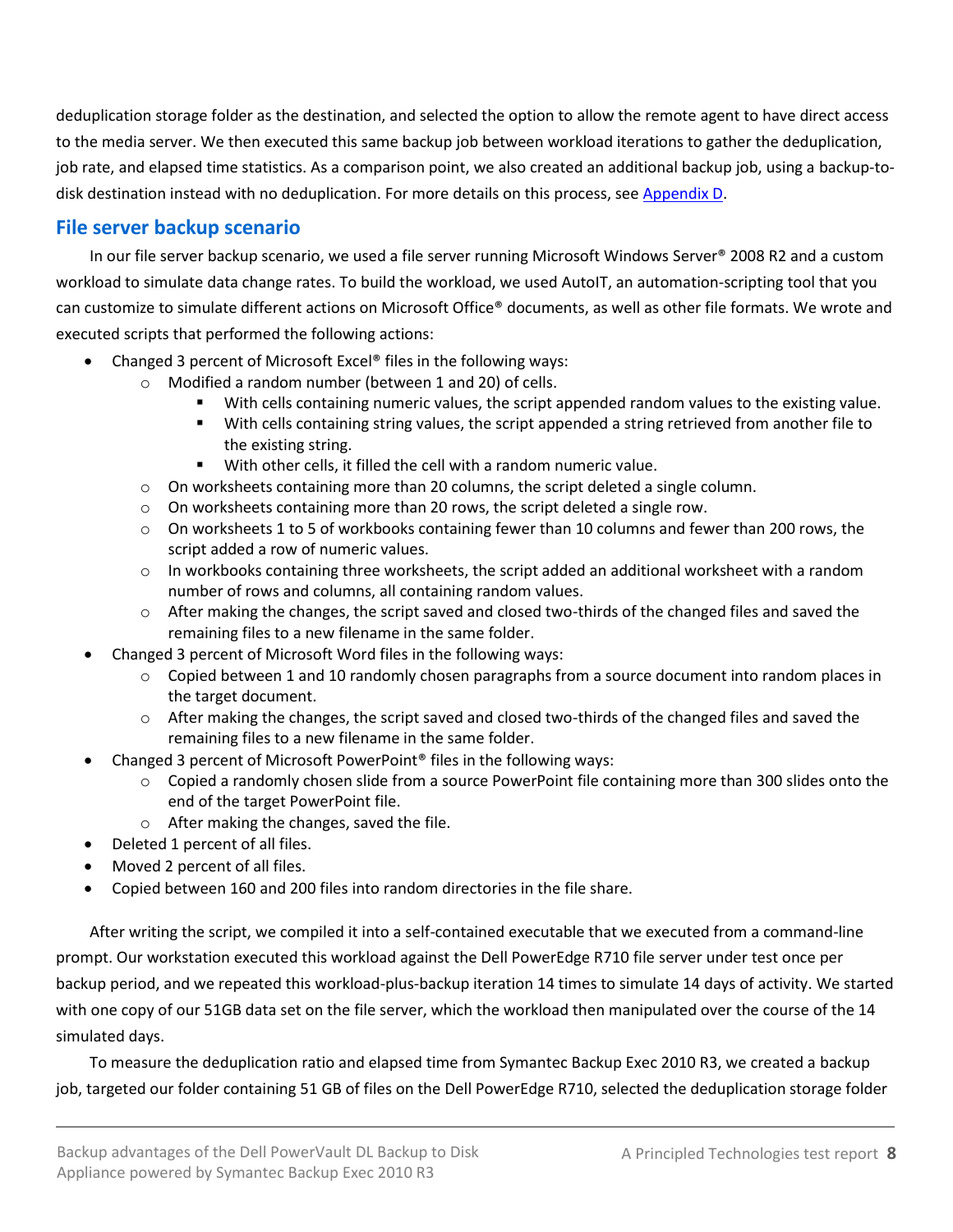as the destination, and selected the option to allow the remote agent to have direct access to the media server. We then executed this same backup job between workload iterations to gather the deduplication, job rate, and elapsed time statistics. As a comparison point, we also created an additional backup job, using a backup-to-disk destination instead with no deduplication. For more details on this process, se[e Appendix D.](#page-13-0)

# **Mail server backup scenario**

In our mail server backup scenario, we used a mail server running Microsoft Windows Server 2008 x64 and Microsoft Exchange Server 2007, along with a client running Microsoft Exchange Load Generator (LoadGen) to simulate data change rates. LoadGen is an industry-standard tool for benchmarking an Exchange 2007 mail server. We based the workload on the settings from LoadGen's average workload. Our workload consisted of 300 users, and we compressed the workday tasks into a 30-minute test run to simulate 1 day. During the tests, LoadGen performs tasks to simulate users generating Exchange mail activity.

After configuring the LoadGen workload, we exported the configuration file and used it as an execution parameter, calling the LoadGenCMD utility directly from the command line. Our workstation executed this workload against the Dell PowerEdge R710 mail server under test once per backup period, and we repeated this workload-plus-backup iteration 14 times to simulate 14 days of activity. We started with one copy of our mail storage group on the mail server, which the workload then manipulated over the course of the 14 simulated workdays.

For the purposes of this testing scenario, we analyzed the deduplication ratio and the elapsed time of each full backup source deduplication turned off, and then turned on.

To measure the deduplication ratio and elapsed time of our backup jobs in Symantec Backup Exec 2010 R3, we created a backup job, targeted our Exchange storage group on the Dell PowerEdge R710, selected the deduplication storage folder as the destination, and selected the option to allow the remote agent to have direct access to the media server. We then executed this same backup job between workload iterations to gather the deduplication ratio, job rate, and elapsed time statistics. As a comparison point, we also created an additional backup job, using a backup-to-disk destination instead with no deduplication. For more details on this process, see [Appendix D.](#page-13-0)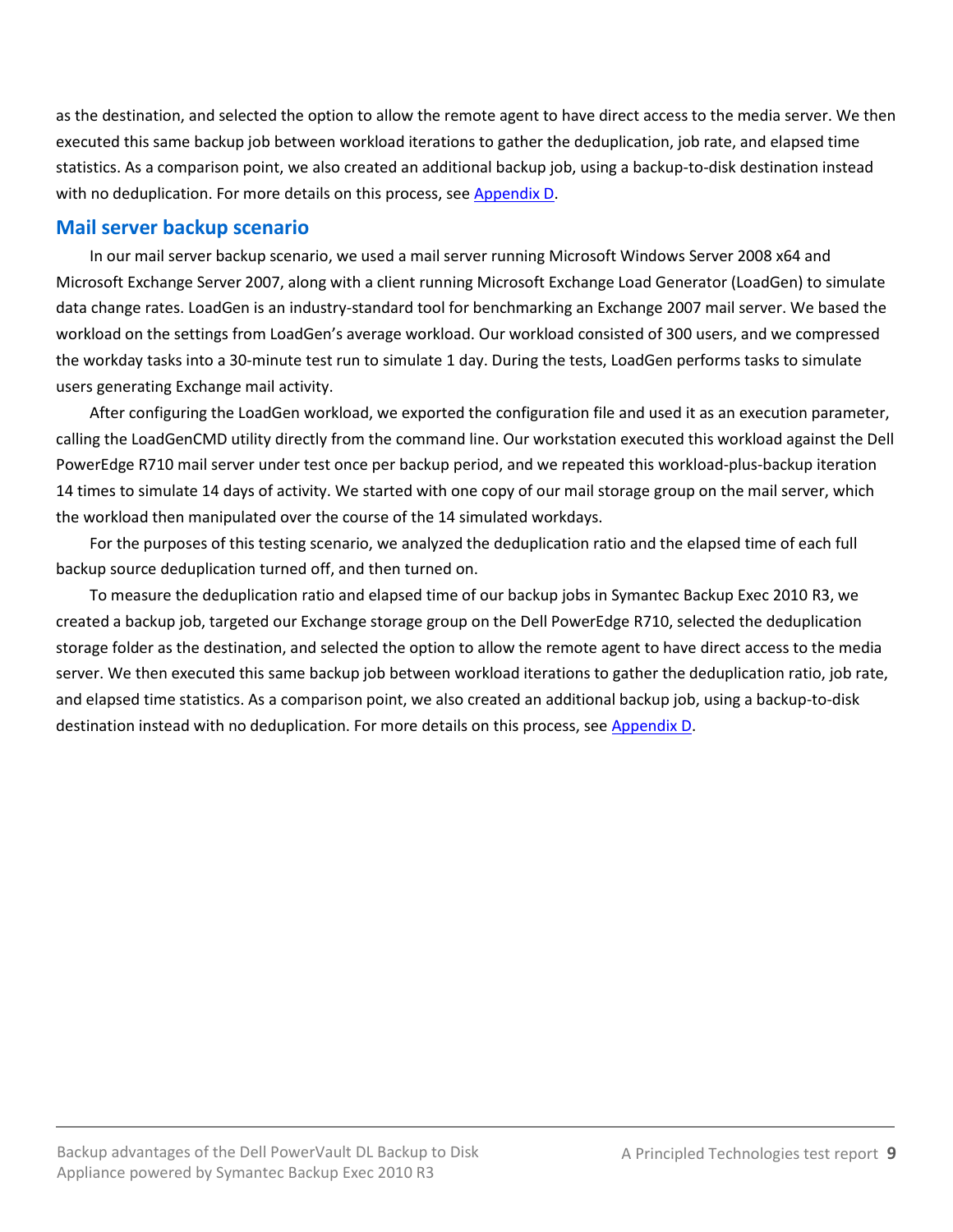# <span id="page-9-0"></span>**APPENDIX B – DETAILED SYSTEM SPECS**

Figure 5 presents detailed information for the hardware we used in this report.

| <b>General dimension information</b><br>3.5<br>3.5<br>Height (inches)<br>Width (inches)<br>17.5<br>17.5<br>Depth (inches)<br>27.0<br>27.0<br>U size in server rack (U)<br>$\overline{2}$<br>$\overline{2}$<br><b>General processor setup</b><br>Number of processor packages<br>$\overline{2}$<br>2<br>Number of cores per processor package<br>4<br>4<br>Number of hardware threads per core<br>$\overline{2}$<br>$\overline{2}$<br><b>CPU</b><br>Vendor<br>$Intel^{\circledR}$<br>Intel<br>Xeon® E5570<br><b>Xeon E5620</b><br>Name<br>Stepping<br>D <sub>0</sub><br><b>B1</b><br>LGA1366<br>LGA1366<br>Socket type<br>Core frequency (GHz)<br>2.93<br>2.40<br>L1 cache<br>32 KB + 32 KB (per core)<br>32 KB + 32 KB (per core)<br>L <sub>2</sub> cache<br>1 MB (4 x 256 KB)<br>1 MB (4 x 256 KB) |  |  |  |  |
|-----------------------------------------------------------------------------------------------------------------------------------------------------------------------------------------------------------------------------------------------------------------------------------------------------------------------------------------------------------------------------------------------------------------------------------------------------------------------------------------------------------------------------------------------------------------------------------------------------------------------------------------------------------------------------------------------------------------------------------------------------------------------------------------------------|--|--|--|--|
|                                                                                                                                                                                                                                                                                                                                                                                                                                                                                                                                                                                                                                                                                                                                                                                                     |  |  |  |  |
|                                                                                                                                                                                                                                                                                                                                                                                                                                                                                                                                                                                                                                                                                                                                                                                                     |  |  |  |  |
|                                                                                                                                                                                                                                                                                                                                                                                                                                                                                                                                                                                                                                                                                                                                                                                                     |  |  |  |  |
|                                                                                                                                                                                                                                                                                                                                                                                                                                                                                                                                                                                                                                                                                                                                                                                                     |  |  |  |  |
|                                                                                                                                                                                                                                                                                                                                                                                                                                                                                                                                                                                                                                                                                                                                                                                                     |  |  |  |  |
|                                                                                                                                                                                                                                                                                                                                                                                                                                                                                                                                                                                                                                                                                                                                                                                                     |  |  |  |  |
|                                                                                                                                                                                                                                                                                                                                                                                                                                                                                                                                                                                                                                                                                                                                                                                                     |  |  |  |  |
|                                                                                                                                                                                                                                                                                                                                                                                                                                                                                                                                                                                                                                                                                                                                                                                                     |  |  |  |  |
|                                                                                                                                                                                                                                                                                                                                                                                                                                                                                                                                                                                                                                                                                                                                                                                                     |  |  |  |  |
|                                                                                                                                                                                                                                                                                                                                                                                                                                                                                                                                                                                                                                                                                                                                                                                                     |  |  |  |  |
|                                                                                                                                                                                                                                                                                                                                                                                                                                                                                                                                                                                                                                                                                                                                                                                                     |  |  |  |  |
|                                                                                                                                                                                                                                                                                                                                                                                                                                                                                                                                                                                                                                                                                                                                                                                                     |  |  |  |  |
|                                                                                                                                                                                                                                                                                                                                                                                                                                                                                                                                                                                                                                                                                                                                                                                                     |  |  |  |  |
|                                                                                                                                                                                                                                                                                                                                                                                                                                                                                                                                                                                                                                                                                                                                                                                                     |  |  |  |  |
|                                                                                                                                                                                                                                                                                                                                                                                                                                                                                                                                                                                                                                                                                                                                                                                                     |  |  |  |  |
|                                                                                                                                                                                                                                                                                                                                                                                                                                                                                                                                                                                                                                                                                                                                                                                                     |  |  |  |  |
|                                                                                                                                                                                                                                                                                                                                                                                                                                                                                                                                                                                                                                                                                                                                                                                                     |  |  |  |  |
| L3 cache (MB)<br>8<br>12                                                                                                                                                                                                                                                                                                                                                                                                                                                                                                                                                                                                                                                                                                                                                                            |  |  |  |  |
| <b>Platform</b>                                                                                                                                                                                                                                                                                                                                                                                                                                                                                                                                                                                                                                                                                                                                                                                     |  |  |  |  |
| Vendor and model number<br>Dell PowerEdge R710<br>Dell PowerVault DL Appliance                                                                                                                                                                                                                                                                                                                                                                                                                                                                                                                                                                                                                                                                                                                      |  |  |  |  |
| Motherboard model number<br>OYDJK3<br><b>ODPRKF</b>                                                                                                                                                                                                                                                                                                                                                                                                                                                                                                                                                                                                                                                                                                                                                 |  |  |  |  |
| Motherboard revision number<br>A02<br>A02                                                                                                                                                                                                                                                                                                                                                                                                                                                                                                                                                                                                                                                                                                                                                           |  |  |  |  |
| Dell 3.0.0<br>Dell 1.5.3<br><b>BIOS</b> name and version                                                                                                                                                                                                                                                                                                                                                                                                                                                                                                                                                                                                                                                                                                                                            |  |  |  |  |
| <b>Memory modules</b>                                                                                                                                                                                                                                                                                                                                                                                                                                                                                                                                                                                                                                                                                                                                                                               |  |  |  |  |
| Total RAM in system (GB)<br>24<br>24                                                                                                                                                                                                                                                                                                                                                                                                                                                                                                                                                                                                                                                                                                                                                                |  |  |  |  |
| Micron MT36JSZF51272PY-<br>Vendor and model number<br>Samsung M393B1K70BH1-CF8<br>1G4D1AB                                                                                                                                                                                                                                                                                                                                                                                                                                                                                                                                                                                                                                                                                                           |  |  |  |  |
| PC3-10600 DDR3<br>PC3-8500 DDR3<br><b>Type</b>                                                                                                                                                                                                                                                                                                                                                                                                                                                                                                                                                                                                                                                                                                                                                      |  |  |  |  |
| Speed (MHz)<br>1,333<br>1,067                                                                                                                                                                                                                                                                                                                                                                                                                                                                                                                                                                                                                                                                                                                                                                       |  |  |  |  |
| Speed in the system currently running @<br>1,067<br>1,067<br>(MHz)                                                                                                                                                                                                                                                                                                                                                                                                                                                                                                                                                                                                                                                                                                                                  |  |  |  |  |
| Timing/latency (tCL-tRCD-iRP-tRASmin)<br>$7 - 7 - 7 - 20$<br>$7 - 7 - 7 - 20$                                                                                                                                                                                                                                                                                                                                                                                                                                                                                                                                                                                                                                                                                                                       |  |  |  |  |
| Size (GB)<br>24<br>24                                                                                                                                                                                                                                                                                                                                                                                                                                                                                                                                                                                                                                                                                                                                                                               |  |  |  |  |
| Number of RAM modules<br>6 x 4 GB<br>6x4GB                                                                                                                                                                                                                                                                                                                                                                                                                                                                                                                                                                                                                                                                                                                                                          |  |  |  |  |
| Double-sided<br>Chip organization<br>Double-sided                                                                                                                                                                                                                                                                                                                                                                                                                                                                                                                                                                                                                                                                                                                                                   |  |  |  |  |
| <b>Hard disk</b>                                                                                                                                                                                                                                                                                                                                                                                                                                                                                                                                                                                                                                                                                                                                                                                    |  |  |  |  |
| Vendor and model number<br>Seagate ST973451SS<br>Dell ST3500414SS                                                                                                                                                                                                                                                                                                                                                                                                                                                                                                                                                                                                                                                                                                                                   |  |  |  |  |
| Number of disks in system<br>8<br>8                                                                                                                                                                                                                                                                                                                                                                                                                                                                                                                                                                                                                                                                                                                                                                 |  |  |  |  |
| Size (GB)<br>73<br>500                                                                                                                                                                                                                                                                                                                                                                                                                                                                                                                                                                                                                                                                                                                                                                              |  |  |  |  |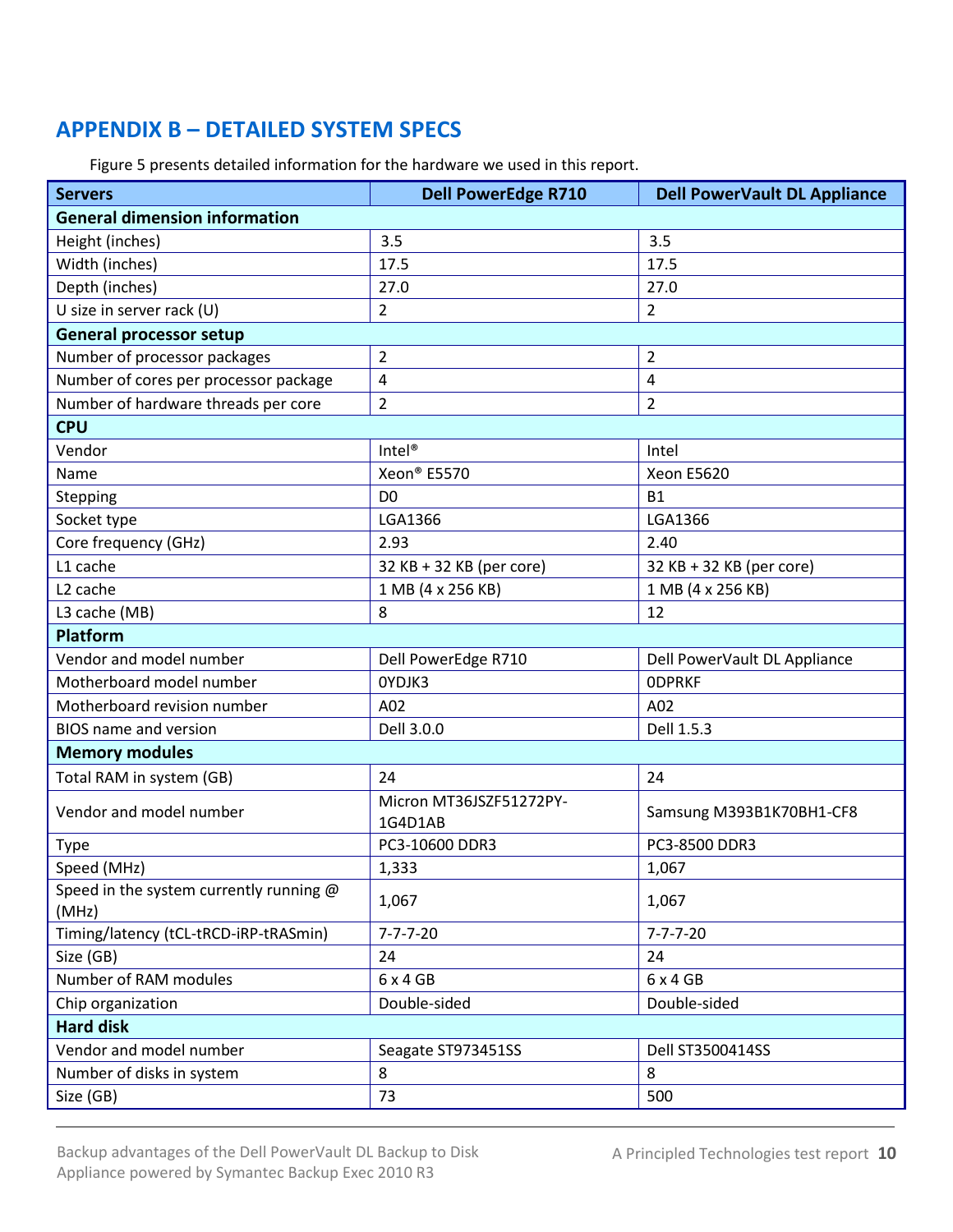| <b>Servers</b>          | <b>Dell PowerEdge R710</b>                                 | <b>Dell PowerVault DL Appliance</b> |  |  |
|-------------------------|------------------------------------------------------------|-------------------------------------|--|--|
| Buffer size (MB)        | 16                                                         | 8                                   |  |  |
| <b>RPM</b>              | 15,000                                                     | 7,200                               |  |  |
| <b>Type</b>             | SAS                                                        | SAS                                 |  |  |
| Controller              | Dell PERC 6/i Integrated RAID                              | Dell PERC H700 Integrated RAID      |  |  |
|                         | Controller                                                 | Controller                          |  |  |
| Driver version          | LSI 4.5.0.64 (02/06/2009)                                  | Dell 4.31.1.64 (08/09/2010          |  |  |
| <b>Operating system</b> |                                                            |                                     |  |  |
| Name                    | Windows Server 2008 R2 Enterprise                          | Windows Server 2008 Standard        |  |  |
| <b>Build number</b>     | 7601                                                       | 7600                                |  |  |
| File system             | <b>NTFS</b>                                                | <b>NTFS</b>                         |  |  |
| Language                | English                                                    | English                             |  |  |
| Network card/subsystem  |                                                            |                                     |  |  |
| Vendor and model number | Broadcom <sup>®</sup> BCM5709C NetXtreme <sup>®</sup><br>Ш | Broadcom BCM5709C NetXtreme II      |  |  |
| <b>Type</b>             | Integrated                                                 | Integrated                          |  |  |
| Driver version          | Broadcom 5.2.14.0 (12/17/2009)                             | Broadcom 6.0.29.0 (9/2/2010)        |  |  |
| <b>Optical drive</b>    |                                                            |                                     |  |  |
| Vendor and model number | TEAC DV28SV DVD-ROM                                        | N/A                                 |  |  |
| <b>USB ports</b>        |                                                            |                                     |  |  |
| Number                  | 4                                                          | 4                                   |  |  |
| <b>Type</b>             | 2.0                                                        | 2.0                                 |  |  |

**Figure 5: Detailed system configuration information for the test hardware.**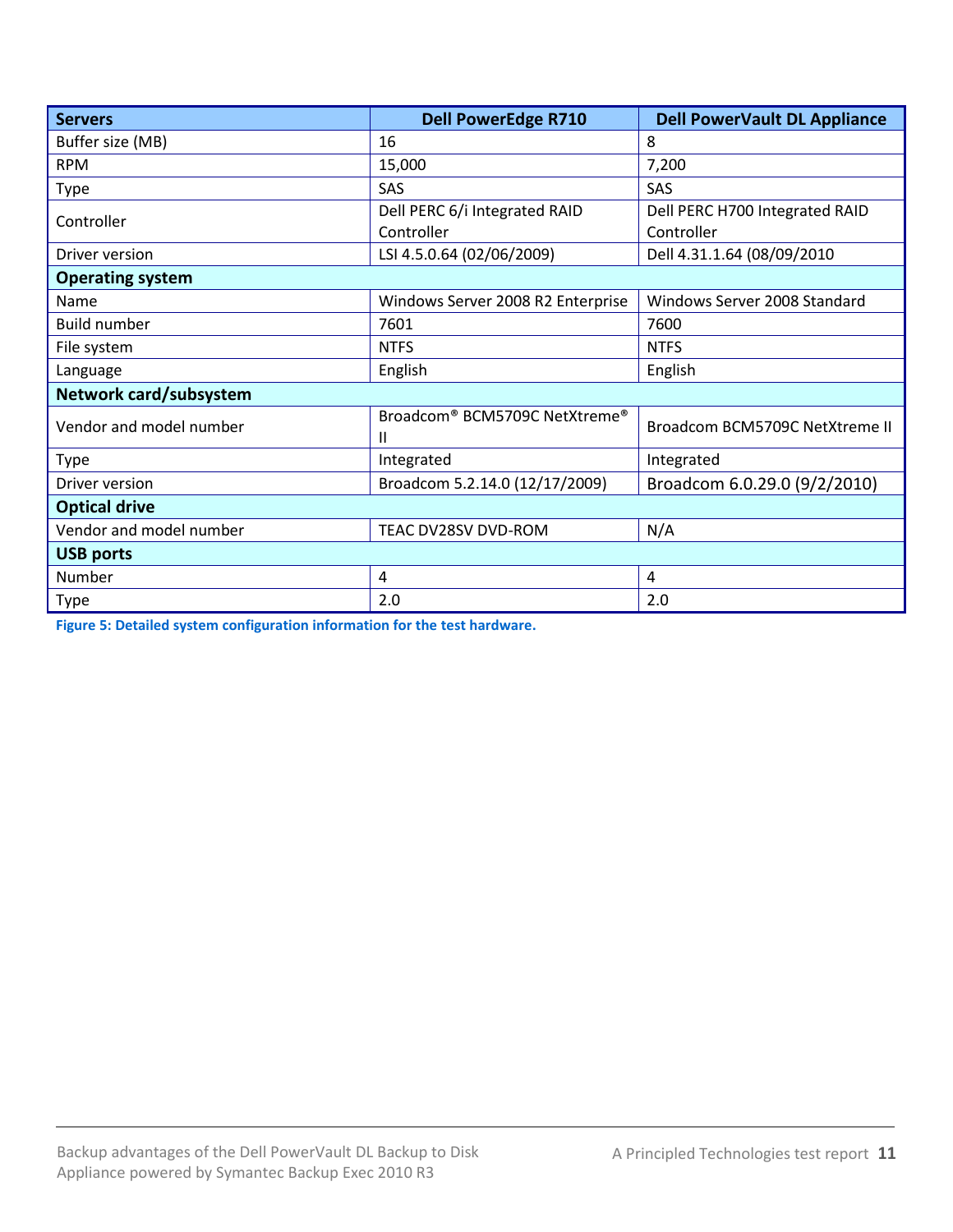# <span id="page-11-0"></span>**APPENDIX C – DETAILED TESTBED CONFIGURATION**

In this appendix, we present our testbed configuration.

# **Networking switch**

Dell PowerConnect™ 5448

# **Dell PowerVault DL Appliance powered by Symantec Backup Exec 2010 R3**

- Dell PowerVault DL Appliance with 2 x Intel Xeon Processor E5620s and 24GB RAM
- 4 x Broadcom BCM5709C Network Interface Cards
- One volume containing 2 x 500GB disks in RAID 1 configuration
- One volume containing 4 x 500GB disks in RAID 5 configuration

### **File server**

- Dell PowerEdge R710
- 2 x Intel Xeon processor E5570s
- 4 x Broadcom BCM5709C Network Interface Cards
- $\bullet$  8 x 15K SAS 2.5" drives: 1 x 2-disk RAID 1 and 1 x 6-disk RAID 5
- Windows Server 2008 R2
- File Server role enabled

# **Active Directory server**

- Dell PowerEdge 2650
- 2 x Intel Xeon processor 2.80 GHz
- 2 x Broadcom NetXtreme Gigabit Ethernet NICs
- One volume containing 2 x 36GB SCSI disks in a RAID 1 configuration

# **File server load-generating clients**

- One workstation-class machines
	- o Windows Vista® Ultimate
	- o AutoIT3 compiled workload driver

### **WAN emulator**

- Dell PowerEdge R610
	- o FreeBSD 8.5
	- o Compiled with ipfw and dummynet
	- $\circ$  Use the following command line settings to restrict the bandwidth and add delay:

ipfw add 1000 pipe 1 ip from any to any ipfw pipe 1 config delay 3ms bw 45813Kbit

Note: ipfw 3ms delay results in 15ms actual round-trip latency.

Figure 6 illustrates our Dell PowerVault DL Appliance WAN test bed.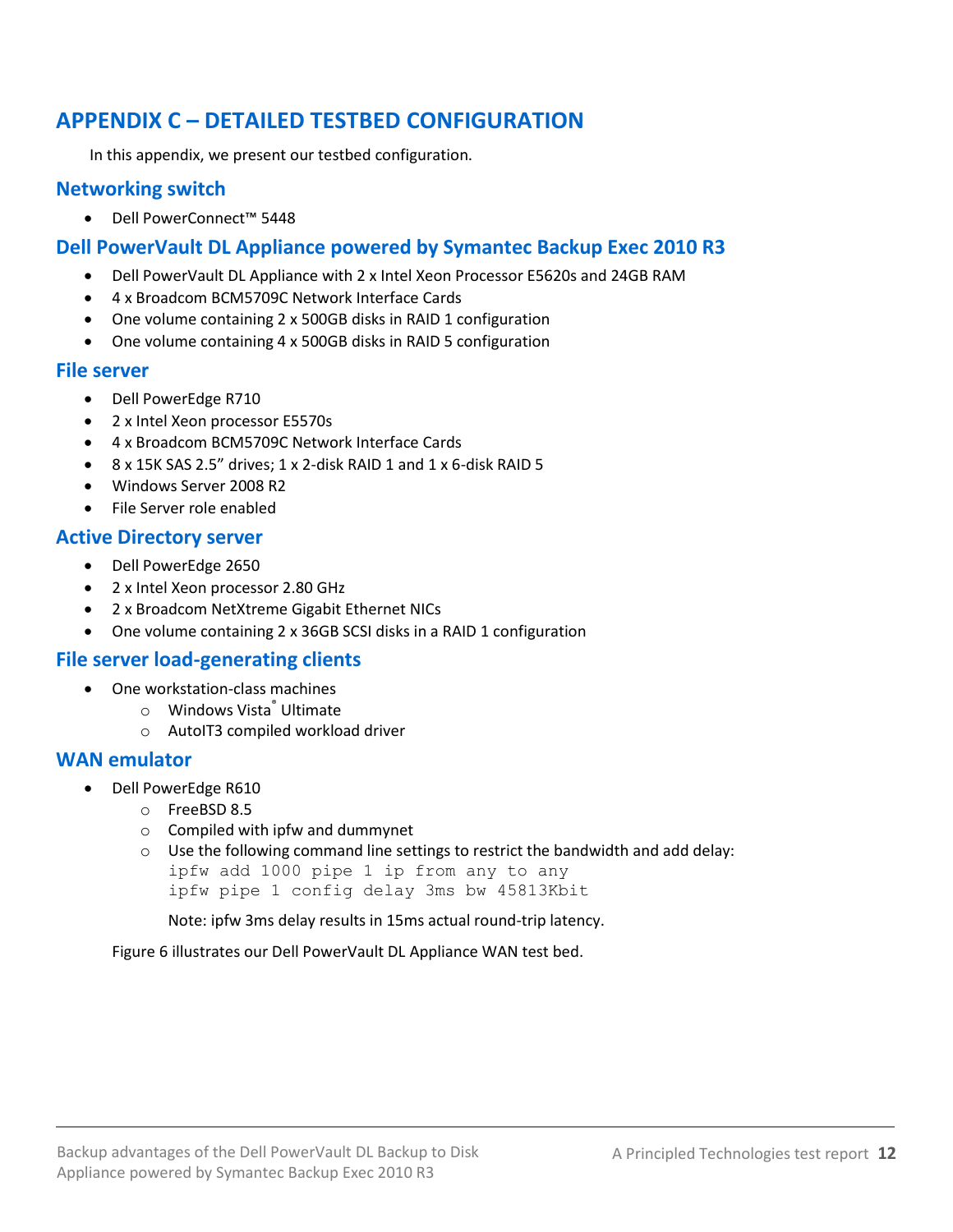

**Figure 6: Our Dell PowerVault DL Appliance WAN test bed.**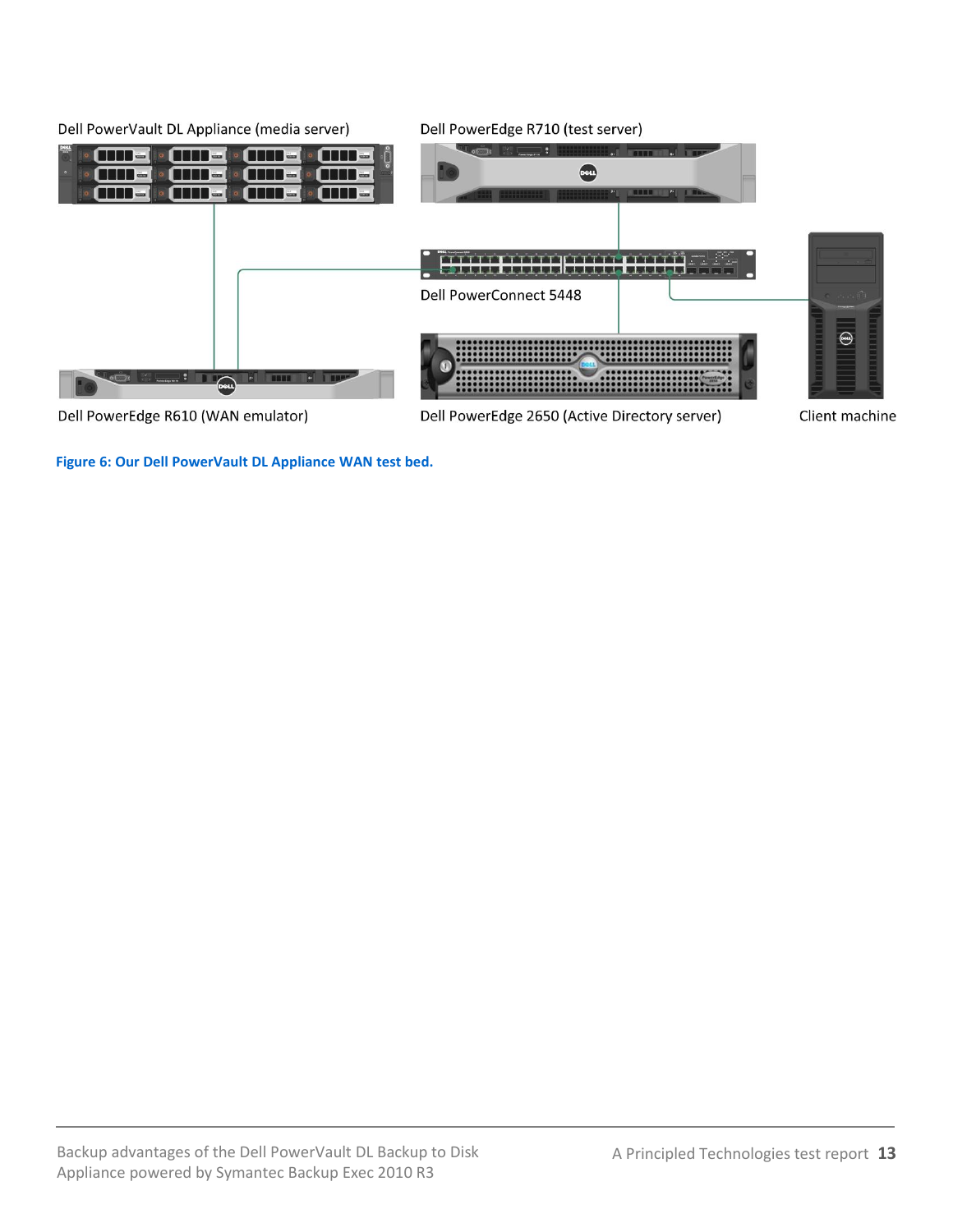# <span id="page-13-0"></span>**APPENDIX D – DETAILED TEST METHODOLOGY**

In this appendix, we present the detailed steps we used to set up each test scenario. We first present those steps common to each scenario, and then present those steps unique to each scenario. Note that we reconfigured the Dell PowerEdge R710 between each test scenario.

# **Setting up and configuring the Active Directory server**

We used a separate Active Directory server for our test bed.

#### **Setting up the operating system**

- 1. Boot the server, and insert the Windows Server 2003 R2 installation CD in the CD drive.
- 2. At the Welcome to Set up screen, press Enter to begin the installation.
- 3. At the Windows Licensing Agreement screen, press F8 to agree to the terms.
- 4. Press Enter to install in the default location.
- 5. Select Format the partition using the NTFS file system (Quick), and press Enter to continue.
- 6. At the Regional and Language Options screen, click Next.
- 7. Enter Name and Organization, and click Next. Note: Organization is an optional field, while username is required.
- 8. At the Your Product Key screen, enter your product key, and click Next.
- 9. At the Licensing Modes screen, click Next.
- 10. At the Computer Name and Administrator Password screen, type Password1 as the new password in both fields, and click Next.
- 11. At the Date and Time Settings screen, change the Date & Time and Time Zone if appropriate, and click Next.
- 12. After the system restarts automatically, follow the prompt to log into the server.
- 13. At the Windows Setup screen, the installer will prompt you to insert the second installation CD. Insert the appropriate CD, and click OK.
- 14. At the Windows Server 2003 R2 Setup Wizard Welcome screen, click Next.
- 15. At the Windows Server 2003 R2 Setup Wizard Summary screen, click Next.
- 16. When the installer prompts you, click Finish to end the installation.

#### **Promoting the active directory server using dcpromo**

- 1. Click Start, click Run, type cmd in the prompt, and press Enter.
- 2. Type dcpromo, and press Enter.
- 3. Click Next.
- 4. Click Next.
- 5. Click Next.
- 6. Select Create a new domain in a new forest, and click Next.
- 7. Type domainname.local as the FQDN (Fully Qualified Domain Name), where domainname is the name of your domain, and click Next.
- 8. Set the forest functional level to Windows Server 2003, and click Next.
- 9. Set the domain functional level to Windows Server 2003, and click Next.
- 10. Leave defaults on the Additional Domain Controller Options screen, and click Next.
- 11. If a warning window appears asking about dynamically assigned IP addresses, click Yes.
- 12. Click Yes to continue.
- 13. Leave defaults at the Location for Database, Log Files, and SYSVOL screen, and click Next.
- 14. At the Directory Services Restore Mode Administrator Password screen, type Password1
- 15. At the summary screen, click Next.
- 16. Click Finish.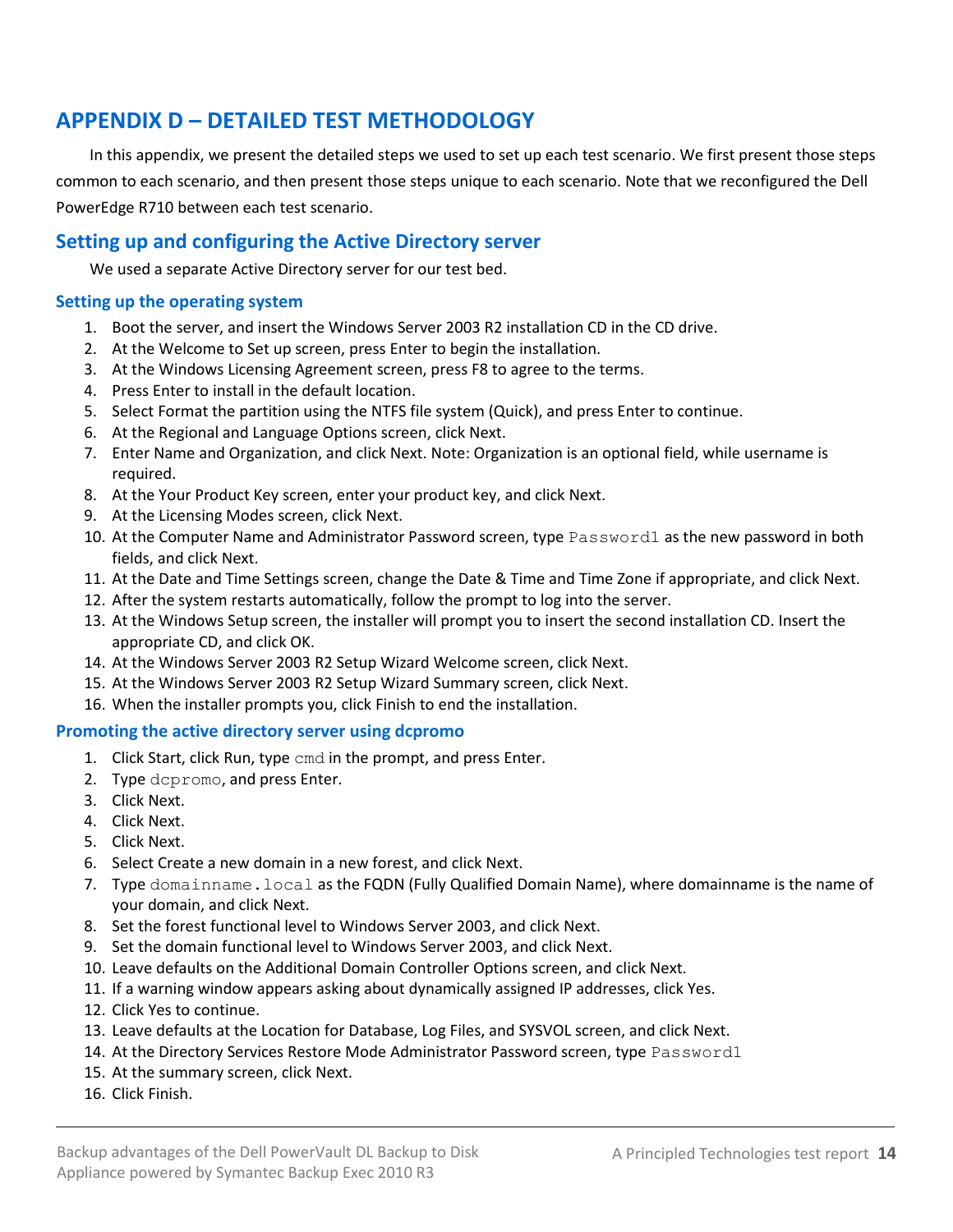### 17. Click Restart now.

# **Setting up and configuring the base installation for database, file, or mail server**

Note that these steps are common to the test server across all three scenarios.

### **Installing the operating system for database and file server**

- 1. Boot the Dell PowerEdge R710 server.
- 2. When prompted by the boot to enter the storage configuration, press Ctrl+R.
- 3. Highlight Controller 0 and press F2, and choose Clear Config.
- 4. Accept the warning of loss of data.
- 5. Highlight Controller 0 and press F2, and choose Create New VD.
- 6. Choose RAID 1, select the first two disks, leave other options at the default values, and press OK.
- 7. Accept the warning regarding initialization.
- 8. Highlight the Virtual Disk, and press F2, Initialization, Start Init.
- 9. Highlight Controller 0, press F2, and choose Create New VD.
- 10. Choose RAID 5, select the remaining six disks, leave other options at the default values, and press OK.
- 11. Accept the warning regarding initialization.
- 12. Highlight the new Virtual Disk and press F2, Initialization, Start Init.
- 13. After initialization completes, press Esc to reboot the machine.
- 14. Insert the installation DVD for Windows Server 2008 R2 Enterprise x64 into the DVD drive.
- 15. Choose the language, time and currency, and keyboard input. Click Next.
- 16. Click Install Now.
- 17. Choose Windows Server 2008 R2 Enterprise (Full Installation), and click Next.
- 18. Accept the license terms, and click Next.
- 19. Click Custom.
- 20. Click the disk, and click Drive options (advanced).
- 21. Click New, Apply, Format, and click Next.
- 22. Let the installation process continue. The server will reboot several times.
- 23. After the installation completes, click OK to set the Administrator password.
- 24. Enter the administrator password twice, and click OK.
- 25. Click Start, Control Panel, and double-click System.
- 26. Click Change Settings.
- 27. Click Change.
- 28. Enter the new computer name, and click OK.
- 29. Click OK to restart, click Close, and click Restart Now.

# **Installing the operating system for mail server**

- 1. Boot the Dell PowerEdge R710 server.
- 2. When prompted by the boot to enter the storage configuration, press Ctrl+R.
- 3. Highlight Controller 0 and press F2, and choose Clear Config.
- 4. Accept the warning of loss of data.
- 5. Highlight Controller 0 and press F2, and choose Create New VD.
- 6. Choose RAID 1, select the first two disks, leave other options at the default values, and press OK.
- 7. Accept the warning regarding initialization.
- 8. Highlight the Virtual Disk, and press F2, Initialization, Start Init.
- 9. Highlight Controller 0, press F2, and choose Create New VD.
- 10. Choose RAID 5, select the remaining six disks, leave other options at the default values, and press OK.
- 11. Accept the warning regarding initialization.
- 12. Highlight the new Virtual Disk and press F2, Initialization, Start Init.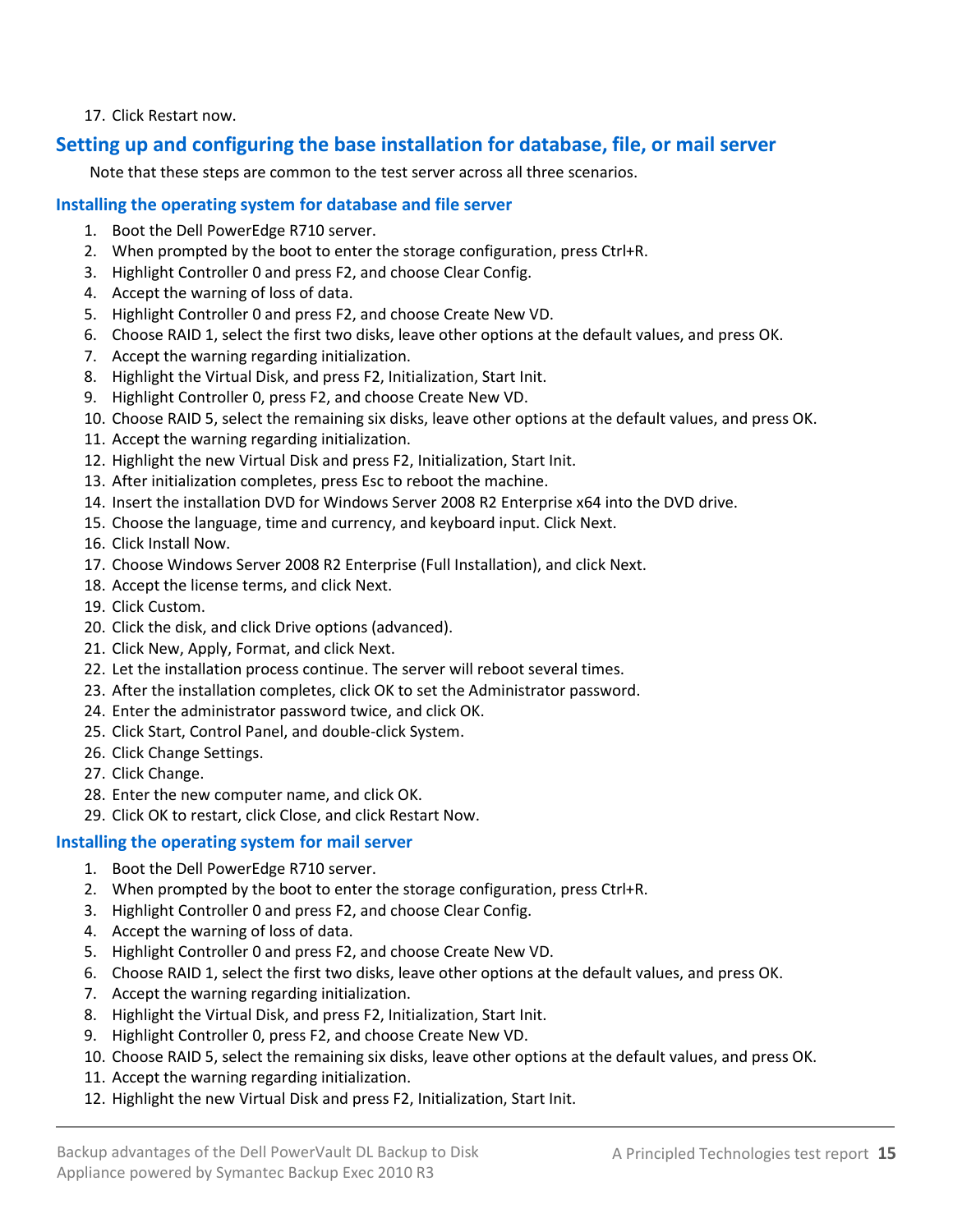- 13. After initialization completes, press Esc to reboot the machine.
- 14. Insert the installation DVD for Windows Server 2008 Enterprise x64 into the DVD drive.
- 15. Choose the language, time and currency, and keyboard input. Click Next.
- 16. Click Install Now.
- 17. Choose Windows Server 2008 Enterprise (Full Installation), and click Next.
- 18. Accept the license terms, and click Next.
- 19. Click Custom.
- 20. Click the disk, and click Drive options (advanced).
- 21. Click New, Apply, Format, and click Next.
- 22. Let the installation process continue. The server will reboot several times.
- 23. After the installation completes, click OK to set the Administrator password.
- 24. Enter the administrator password twice, and click OK.
- 25. Click Start, Control Panel, and double-click System.
- 26. Click Change Settings.
- 27. Click Change.
- 28. Enter the new computer name, and click OK.
- 29. Click OK to restart, click Close, and click Restart Now.

### **Installing Windows updates on the server**

- 1. Click Start, type update
- 2. Click View Advanced Options.
- 3. Click Never Check for Updates.
- 4. Click OK.
- 5. Click Check for Updates.
- 6. When the application prompts you to install an update for Windows Update, click Install Now.
- 7. Click View available updates to ensure you install the necessary updates.
- 8. Click Install.
- 9. Agree to the license terms, and click Finish.
- 10. When the application requests you do so, reboot the machine.
- 11. After reboot, check Windows Update again for further updates. Click Start, Windows Update.
- 12. Click Check for updates.
- 13. If Windows lists no important updates, close the updates window.

### <span id="page-15-0"></span>**Joining the domain**

- 1. Click Start, right-click Network, and choose Properties.
- 2. Click Change adapter settings.
- 3. Right-click the relevant network adapter, and choose Properties.
- 4. Click Internet Protocol Version 4 (TCP/IPv4).
- 5. Click Properties.
- 6. Click Use the following IP address.
- 7. Enter a valid IP address, Subnet mask.
- 8. Click Use the following DNS server addresses.
- 9. Enter the IP address of the Active Directory Server.
- 10. Click OK.
- 11. Click Close.
- 12. Click Start, right-click Computer, and choose Properties.
- 13. Click change settings.
- 14. Click change.
- 15. Choose Domain, and enter the domain name.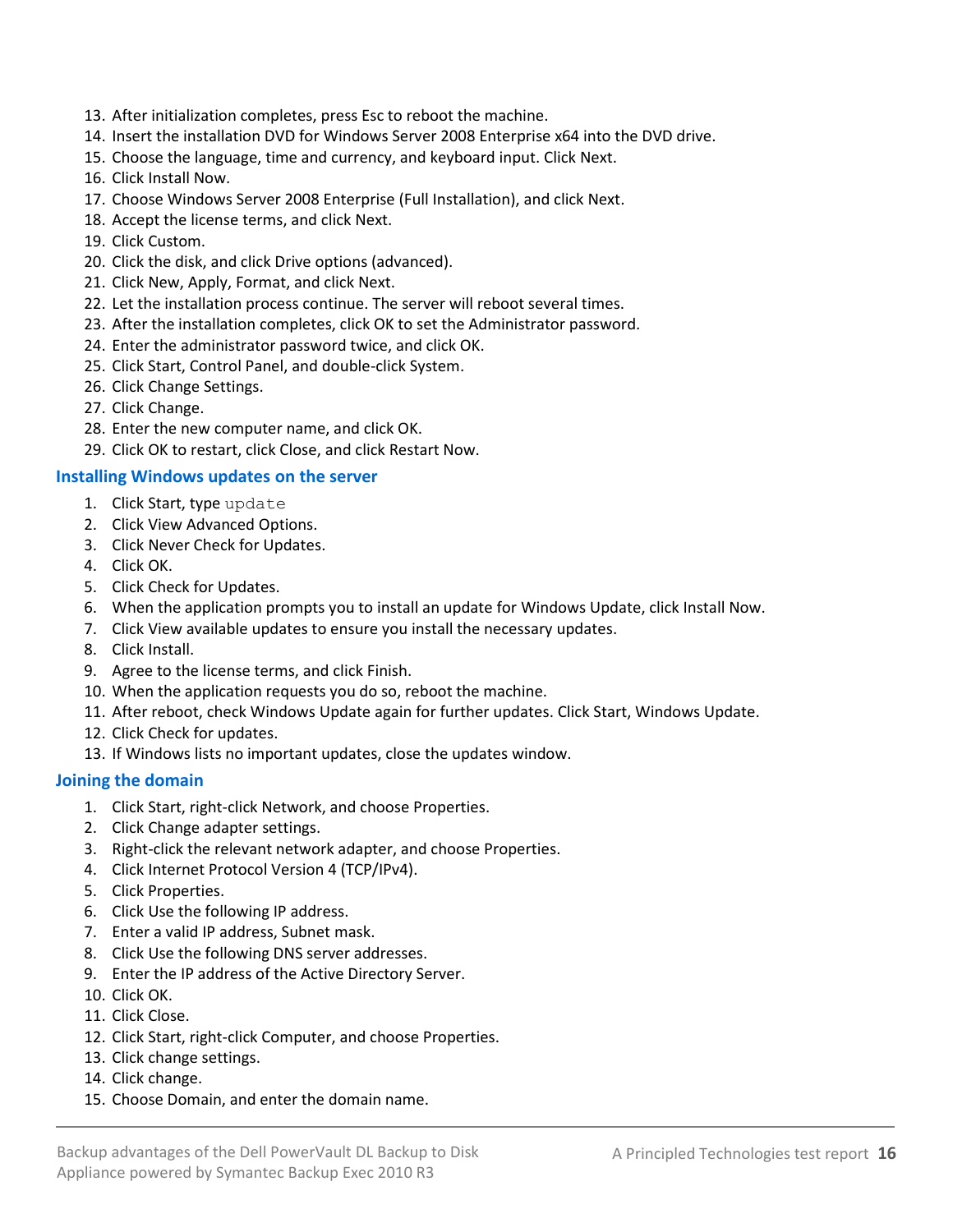- 16. Enter valid credentials, and click OK.
- 17. When prompted by Windows to restart, restart the machine.

### <span id="page-16-0"></span>**Configuring additional drives in Disk Management**

- 1. Click Start, Administrative Tools, Computer Management.
- 2. Click Disk Management.
- 3. Right-click the uninitialized disks (if any), and choose Initialize Disk.
- 4. Choose MBR.
- 5. Right-click the volume meant for server data, and choose New Simple Volume. Click Next.
- 6. Accept the default volume size. Click Next.
- 7. Choose E: from the drop-down menu for the drive letter. Click Next.
- 8. Type data for the volume name. Click Next.
- 9. Choose NTFS, 64K allocation unit size, and check the Perform a quick format checkbox. Click Next.

10. Click Finish.

# **Setting up and configuring the Dell PowerVault DL Appliance powered by Symantec Backup Exec 2010 R3**

### **Setting up the operating system**

- 1. Power on the Dell PowerVault DL Appliance appliance.
- 2. At the License agreement screen, accept license agreements, and click Next.
- 3. At the Set up Windows screen, click Start.
- 4. At the Password must be changed screen, click OK.
- 5. Enter password and confirm password, click OK.
- 6. At the Welcome screen, click Next.
- 7. At the Locate Symantec licenses screen, click Next.
- 8. At the Storage connections screen, click Next.
- 9. Select the network interface you wish to configure, and click Next.
- 10. Enter network configuration information, and click Next.
- 11. Enter a new hostname. Join the domain if your configuration requires you to do so, and click Next.
- 12. At the SNMP settings screen, click Next.
- 13. At the Disk configuration policy screen, choose Automatic with confirmation (default), and click Next.
- 14. Under the deduplication scenario, choose Internal storage controller (default), and click Next.
- 15. Click Finish. After the configuration completes, click Reboot. The system will reboot.
- 16. After reboot, press Ctrl+Alt+Delete to login.
- 17. Click Switch User, and click Other User.
- 18. Log in as a domain user with administrative credentials.
- 19. Wait a few minutes for the Configuration Wizard to continue.
- 20. At the Symantec Backup Exec 2010 welcome screen, click Next.
- 21. Accept license agreements, and click Next.
- 22. At the license key screen, enter license keys, and click Next.
- 23. On the components screen, choose desired components, and click Next.
- 24. On the user credentials screen, enter the password, and click Next.
- 25. On account rights message, click OK.
- 26. On the summary screen, click Install.
- 27. After installation completes, click Finish.
- 28. After configuration of the appliance completes, click Exit. Do not shut down the appliance until automatic disk provisioning is complete. You can check the status of this operation on the Appliance Console.
- 29. On the PowerVault DL Backup To Disk Appliance Console, click Launch Symantec Backup Exec.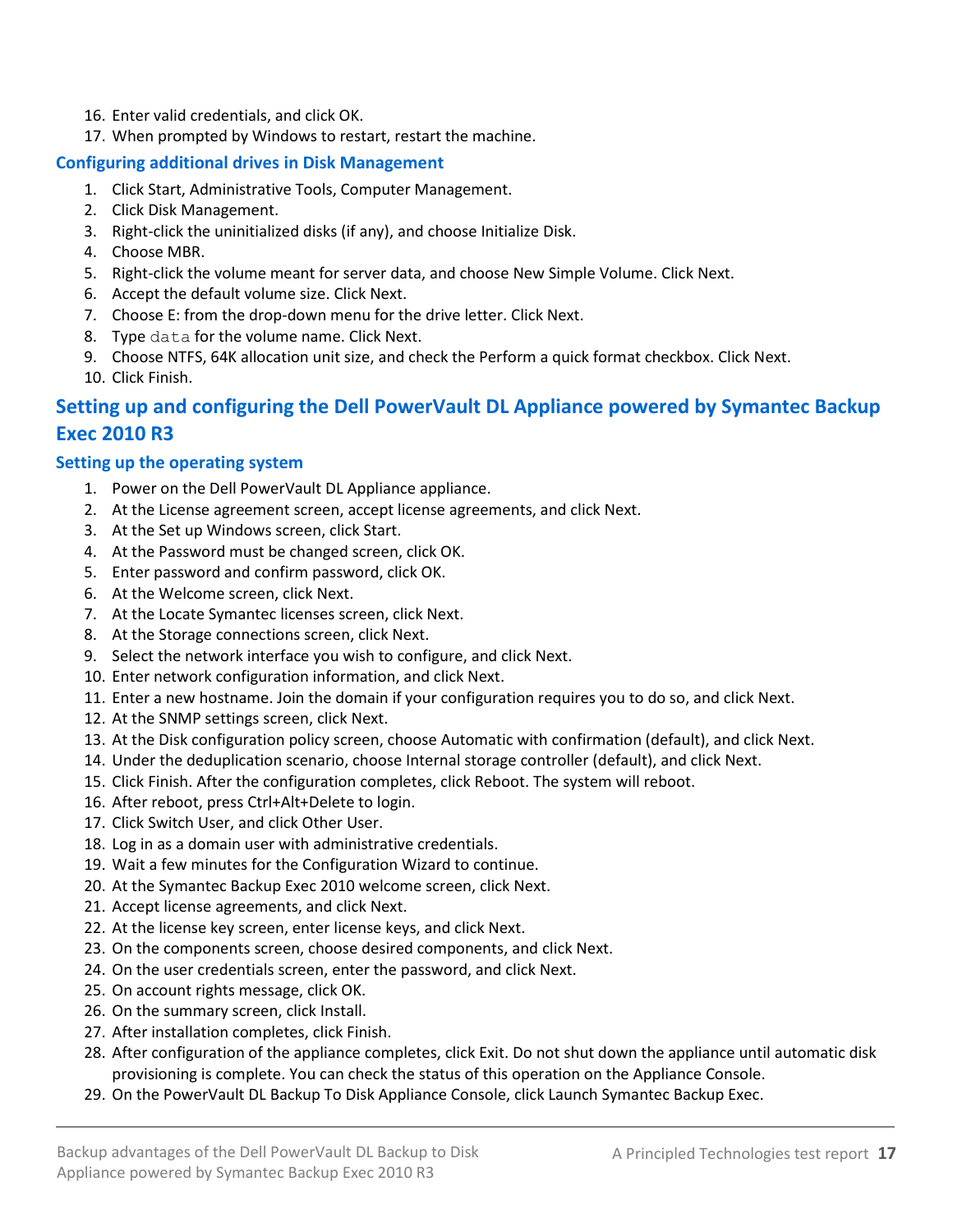- 30. Click Yes when the application prompts you regarding the disk configuration changes.
- 31. On the Device Warning screen, click OK when the application informs you of the configuration of the deduplication folder.
- 32. Open Backup Exec 2010, click Tools, Backup Exec Services, and click Restart All Services.
- 33. Click OK upon completion of the services being restarted, and click Close.
- 34. Click Tools, Options, and click Device and Media.
- 35. Select the Deduplication Storage Folder 1 storage device as the default storage location, and click OK.
- 36. Open Backup Exec 2010, and click Tools, LiveUpdate to download the latest updates for the Backup Exec 2010.

### **Installing the Symantec Remote Agent on the test server**

- 1. Log into the test server.
- 2. Map a drive to the C:\ root share of the Dell PowerVault DL Appliance. Use command line text as follows: net use x: \\DLAppliancehostname\c\$
- 3. While in the context of the mapped drive, navigate to X:\Program Files\Symantec\Backup Exec\Agents\RAWXS64 using the following command line text: cd X:\Program Files\Symantec\Backup Exec\Agents\RAWSX64
- 4. Execute the setupaax64.cmd file to install the remote agent.

### **Setting up the Remote Agent Direct Access**

- 1. Open Symantec Backup Exec 2010.
- 2. Click the Devices tab.
- 3. Click the Configure devices assistant in the right-hand pane if the screen does not appear automatically.
- 4. Click Remote Agent with Direct Deduplication.
- 5. Provide the fully qualified server name of the server running the agent you wish to provide direct access to. (Note: You must enter in the name exactly as it appears in the backup selection screen when you create the new backup job.)
- 6. Click OK.
- 7. On the Restart Services message box, click Restart Now.

### <span id="page-17-0"></span>**Setting up the Backup to Disk folder (only when using the backup-to-disk scenario)**

Configure the Dell PowerVault DL Appliance as above, choosing not to auto-provision storage and choosing not to

create deduplication folders.

- 1. Open Symantec Backup Exec 2010.
- 2. Click the Devices tab.
- 3. Click the Configure devices assistant.
- 4. Click Backup to Disk folder.
- 5. If the application asks about configuring additional storage devices, click Yes.
- 6. Click Next.
- 7. Name the backup to disk folder.
- 8. Provide the path to the folder, and click OK.
- 9. Click Next.
- 10. On the Maximum Size screen, choose No, and click Next.
- 11. Type 200 for the maximum size (GB) for the backup-to-disk file. This is adjustable.
- 12. Click Next.
- 13. Type 250 for the maximum number of backup sets per backup-to-disk file, and click Next.
- 14. On the concurrent jobs screen, click Next.
- 15. On the low disk space threshold screen, enter the low space threshold for your environment, and click Next.
- 16. Click Next on the Backup-to-Disk folder Summary screen to finish the configuration.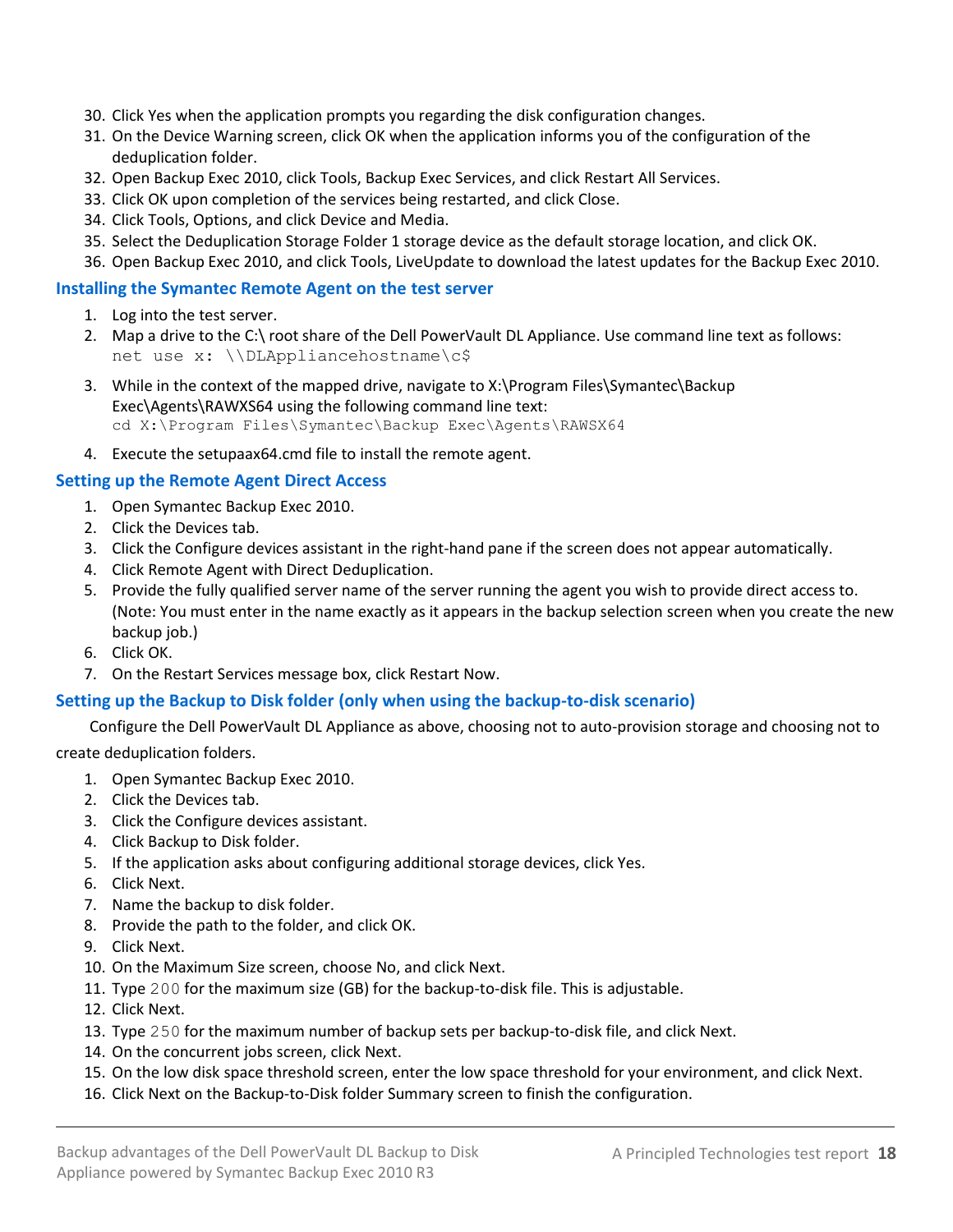### 17. Click Finish to close the wizard.

# **Setting up the database server**

The following steps in this section are specific to the database server scenario.

# **Installing SQL Server 2008**

- 1. Insert the DVD into the DVD drive.
- 2. Click Run SETUP.EXE on the AutoPlay menu.
- 3. If the application prompts you to install the .NET Framework, click OK.
- 4. Select the Accept radio button, and click Install.
- 5. When the installation finishes, click Exit.
- 6. If any warnings appear about compatibility, accept them as installing SP1 in the next section should solve them.
- 7. If the application prompts you, click OK to install a hotfix for Windows (KB942288).
- 8. Click Restart now to restart the server upon completion.
- 9. After rebooting, log into the server.
- 10. Click Start, and click Computer.
- 11. Double-click the CD/DVD drive.
- 12. Click Installation.
- 13. Click New SQL Server stand-alone installation.
- 14. On the Setup support rules screen, click OK.
- 15. Specify the Enterprise Evaluation free edition. Click Next.
- 16. Click the checkbox to accept the license terms. Click Next.
- 17. Click Install to install the setup support files.
- 18. You may see a Windows Firewall warning. For now, ignore this, and click Next.
- 19. On the Feature Selection screen, select Database Engine Services, Full-Text Search, Client Tools Connectivity, Client Tools Backward Compatibility, Management Tools –Basic, and Management Tools – Complete. Click Next.
- 20. On the Instance configuration screen, leave the default selection of default instance, and click Next.
- 21. On the Disk space requirements screen, click Next.
- 22. On the Server configuration screen, the domain credentials for the SQL Server Agent, and enter the domain credentials for the SQL Server Database Engine. Click Next.
- 23. On the Database Engine Configuration screen, select Mixed Mode.
- 24. Enter a password for the system administrator (sa) account.
- 25. Click Add Current user. This may take several seconds.
- 26. Click Next.
- 27. On the Error and usage-reporting screen, click Next.
- 28. On the Installation rules screen, click Next.
- 29. On the Ready to Install screen, click Next.
- 30. After installation completes, click Start, All Programs, Microsoft SQL Server 2008, Configuration Tools, SQL Server Configuration Manager.
- 31. Expand the Network Configuration node, and select the relevant instance.
- 32. In the right pane, right-click TCP/IP, and choose Enable.
- 33. In the left pane, click SQL Server Services.
- 34. In the right pane, right-click the SQL Server service, and select Restart.
- 35. Create a SQL Server login for the ds2user (see the DVD Store setup section below for the specific script to use).
- 36. Place the DVD Store backup file you prepared in the default location for SQL Server: C:\Program Files\Microsoft SQL Server\MSSQL10.MSSQLSERVER\MSSQL\Backup.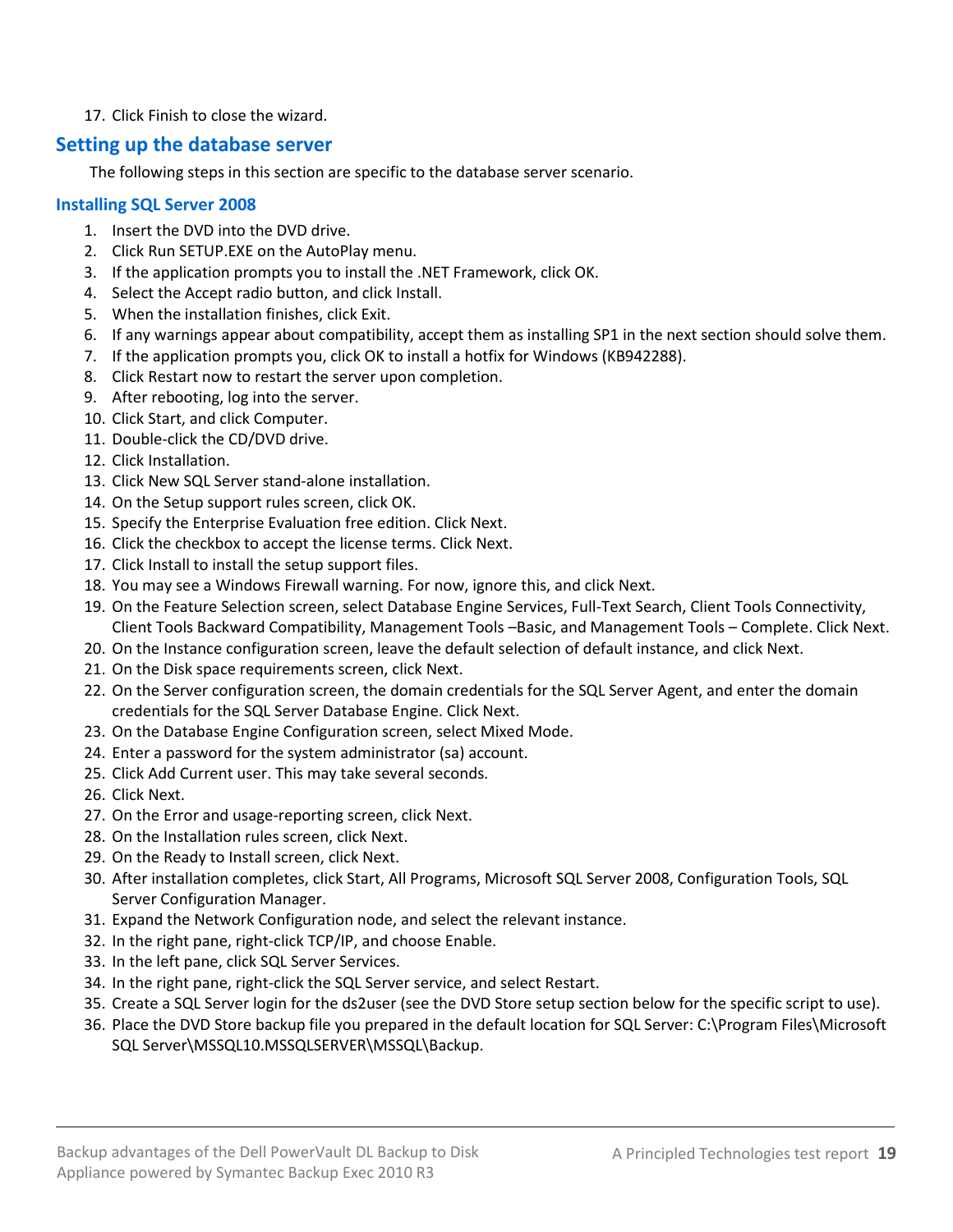### **Installing SQL Server 2008 SP1**

#### Service Pack 1 is available for download from

[http://www.microsoft.com/downloads/details.aspx?FamilyID=66ab3dbb-bf3e-4f46-9559-ccc6a4f9dc19&displaylang=en.](http://www.microsoft.com/downloads/details.aspx?FamilyID=66ab3dbb-bf3e-4f46-9559-ccc6a4f9dc19&displaylang=en)

- 1. Run SQLServer2008SP1-KB968369-x64-ENU.exe.
- 2. On the Welcome screen, click Next
- 3. On the License terms screen, accept the license terms, and click Next.
- 4. On the Features screen, select available features, and click Next.
- 5. On the Check files in use screen, click Next.
- 6. On the Update screen, click Next.
- 7. When the update completes, click Next, and click Close.

### **Setting up and configuring the load-generating client**

For the DVD Store scripts, we used a workstation client machine to simulate a number of users putting a load on the server. For our client, we installed the .NET 3.5 framework on the client, as the DVD Store test executable requires this. We created a performance counter log on the client machine to track the number of orders per minute (OPM) the database server returned. We followed this process for the installation:

- 1. Install Microsoft Windows Server 2003 R2 Enterprise x86 Edition Service Pack 2 on the client.
- 2. Assign a computer name of Client1 for the database client.
- 3. For the licensing mode, use the default setting of five concurrent connections.
- 4. Enter a password for the administrator log on.
- 5. Select Eastern Time Zone.
- 6. Use typical settings for the Network installation.
- 7. Type Workgroup for the workgroup.
- 8. Install Windows Updates, .NET 3.5 framework, and copy the DVD Store client executable onto the machine.

### **Setting up DVD Store**

#### *Data generation overview*

We built the database schema using the scripts in the DS2 distribution package, though we made a few minor modifications. The DS2 stress tool provides options to generate 10MB, 1GB, or 100GB datasets. To get the tool to generate the 20 GB of user data we used in this test, we had to make a few straightforward changes to the source code and to the DVD Store application's scripts. Note: We created our test data on a Linux system to take advantage of the larger RAND MAX.

### *Editing the ds2\_create\_orders.c module*

The module ds2\_create\_orders.c defines constants that define the maximum values for the customer ID and the product ID. The constants for the 20GB database size did not exist. We added the constants for this size.

On the command line for the ds2\_create\_orders.c module, we specified the size. The available options were S (small), M (medium), and L (large). We added the case W for the 20GB database. In the switch statement that sets the values for the variables max cust id and max prod id, we added cases that assigned them the proper values for the 20GB database size.

We recompiled the ds2 create orders.c module on Linux, following the instructions in the header comments. We used the following command line: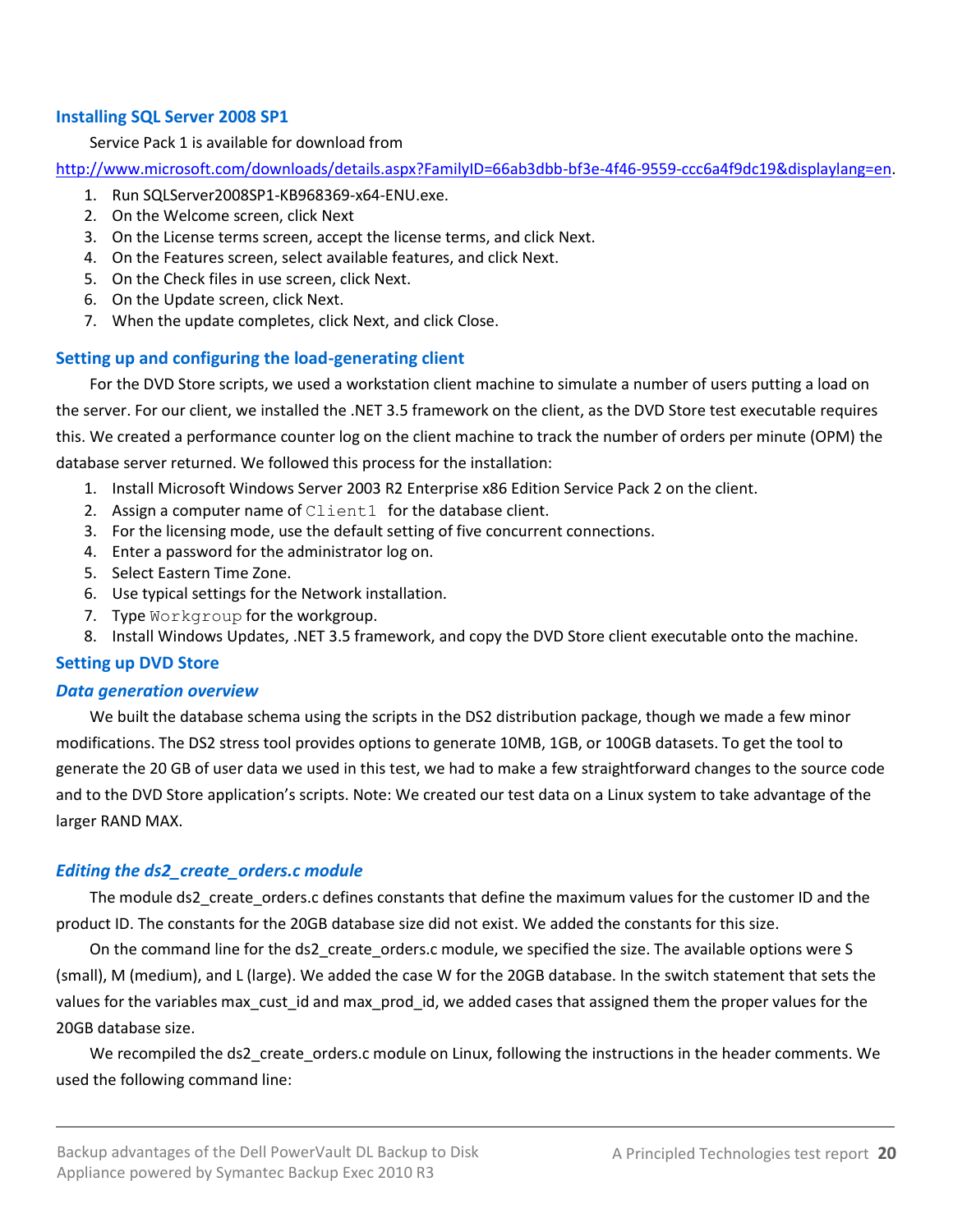gcc –o ds2\_create\_orders ds2\_create\_orders.c –lm

### *Editing the ds2\_create\_cust.c module*

We had to make the same changes to the ds2\_create\_cust.c module that we made to the ds2\_create\_orders.c module. On the command line for the ds2\_create\_cust.c module, we specified the size. The available options were S (small), M (medium), and L (large). We added the case W for the 20GB database. In the switch statement that sets the values for the variables max\_cust\_id and max\_prod\_id, we added cases that assigned them the proper values for the 20GB database size.

We recompiled the ds2\_create\_cust.c module on Linux, following the instructions in the header comments. We used the following command line:

```
gcc –o ds2_create_cust ds2_create_cust.c –lm
```
#### *Generating the data for the 20GB database*

We used shell scripts to run all four of the executables that generate the data. The distribution did not include shell scripts for the 20GB size. We wrote shell scripts based on the ds2\_create\_cust\_large.sh and ds2\_create\_orders\_large.sh scripts. The ds2\_create\_prod and ds2\_create\_inv executables did not ship with associated shell scripts, so we created shell scripts using the instructions in the readme files. We ran the shell scripts in the following order to generate the data for the 20GB database:

```
ds2 create orders 20gb.sh
ds2_create_inv_20gb.sh 
ds2_create_prod_20gb.sh
ds2 create cust 20gb.sh
```
We waited until the processes finished before we moved onto the next step.

#### *Creating the database*

We modified the database creation SQL Server scripts in the DVD Store distribution package to build the database schema, which includes the file structure, tables, indices, stored procedures, triggers, and so on. We built a master copy of the 20GB database. We used that master backup file to initiate our Symantec Backup Exec backup simulations. We stored the backup file on the C: drive of the database server for quick access. Subsequent backups via Symantec Backup Exec 2010 were stored on the Dell PowerVault DL Appliance.

We followed these steps to create the database:

- 1. We created the database and file structure using database creation scripts in the DS2 download. We made size modifications specific to our 20GB database and the appropriate changes to drive letters.
- 2. We created database tables, stored procedures, and objects.
- 3. We set the database recovery model to bulk-logged to prevent excess logging.
- 4. We loaded the data we generated into the database. For data loading, we used the import wizard in SQL Server Management Studio. Where necessary, we retained options from the original scripts, such as Enable Identity Insert.
- 5. We created indices, full-text catalogs, primary keys, and foreign keys using the database-creation scripts.
- 6. We updated statistics on each table according to database-creation scripts, which sample 18 percent of the table data.
- 7. On each SQL Server instance, we created a ds2user SQL Server login using the following Transact SQL (TSQL) script: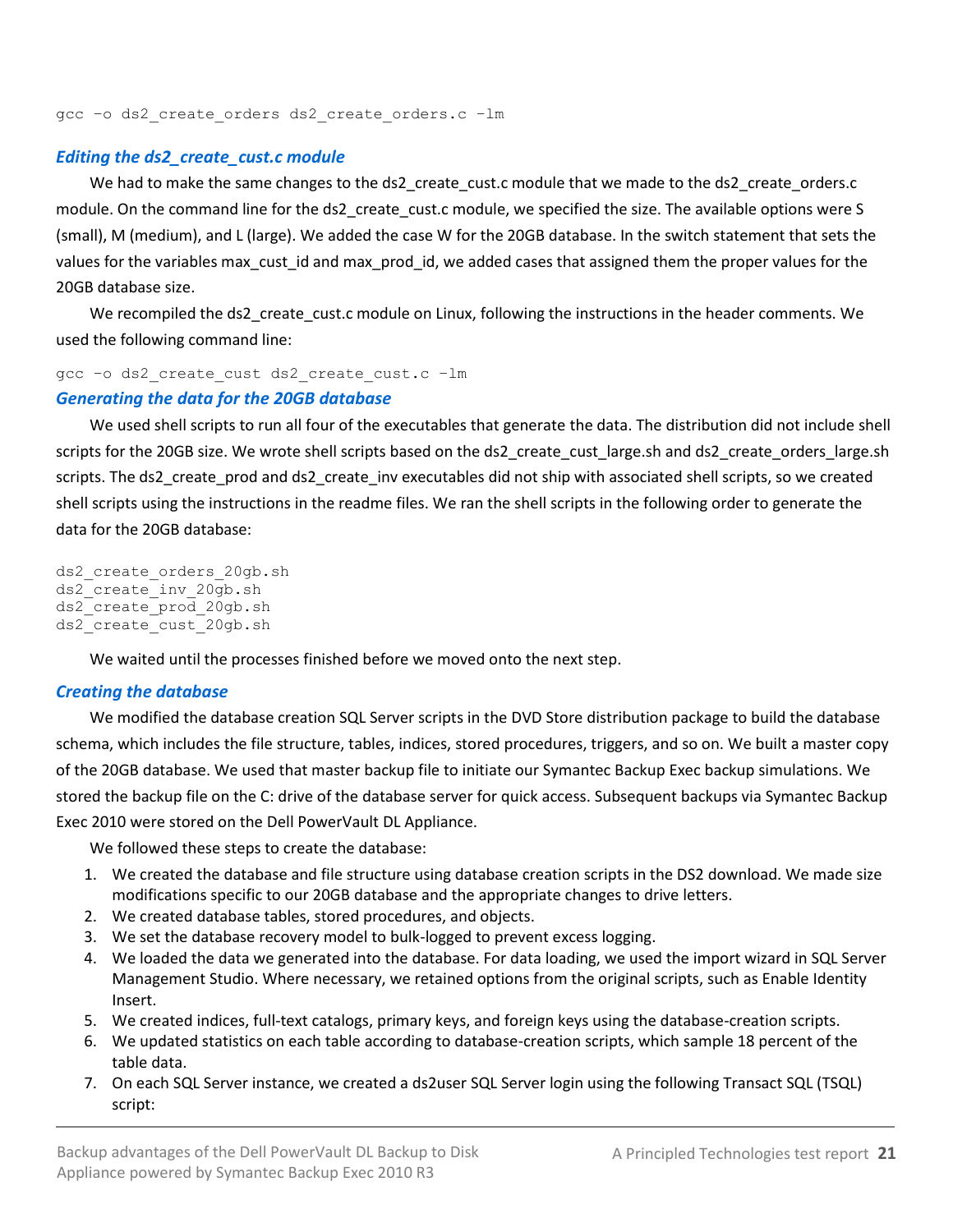```
USE [master]
GO
CREATE LOGIN [ds2user] WITH PASSWORD=N'',
DEFAULT_DATABASE=[master],
DEFAULT_LANGUAGE=[us_english],
CHECK_EXPIRATION=OFF,
CHECK_POLICY=OFF
GO
```
8. We set the database recovery model back to full.

We made the following changes in the build scripts:

- Because we varied the size of the datasets, we sized the files in our scripts to reflect the database size and the number of files per filegroup. We allowed for approximately 40 percent free space in our database files to ensure that filegrowth activity did not occur during the testing.
- We followed Microsoft's recommendation of having 0.25 to 1 file per filegroup per logical processor. We used eight files per filegroup on the test server.
- We did not use the DBCC PINTABLE command for the CATEGORIES and PRODUCTS tables, both because Microsoft recommends against this practice and because the commands do nothing in SQL Server 2008.
- We added the FORCESEEK hint in the BROWSE\_BY\_ACTOR stored procedure because in initial testing we found that SQL Server 2008 was choosing an index scan instead of the preferred index seek, adding unnecessary overhead. We created a SQL Server login we called ds2user and mapped a database user to this login. We made this user a member of the db owner fixed database role.
- Using the DVD Store scripts as a reference, we created the full-text catalog and index on the PRODUCTS table manually in SQL Server Management Studio.

# *Editing the workload script - ds2xdriver.cs module*

To use the 20GB database we created earlier, we had to change the following constants:

- In the routine Controller(), we changed the string sizes. We added the W option for the 20GB database size. DS2 uses the sizes string to interpret the db\_size\_str option.
- In the class Controller, we changed the arrays MAX\_CUSTOMER and MAX\_PRODUCT. To each, we added values specifying the bounds for the customer and product IDs. The Controller() routine uses these arrays.
- We added a command line parameter for the database name:

—database\_name

# *Editing the workload script - ds2sqlserverfns.cs module*

We changed the connection string to increase the number of available connections, to not use the default administrator ("sa") account, and to include a parameter for the database name. We raised the available connections limit from the default of 100 to 200 to allow room for experimentation. We created a user account we called ds2User and used that account.

The ds2connect routine in the ds2sqlserverfns.cs module defines sConnectionString. We used the following string; the changes we made appear in bold:

```
string sConnectionString = "User ID=ds2User; Initial Catalog="+dbname+";Max Pool
Size=200; Connection Timeout=120; Data Source=" + Controller.target;
```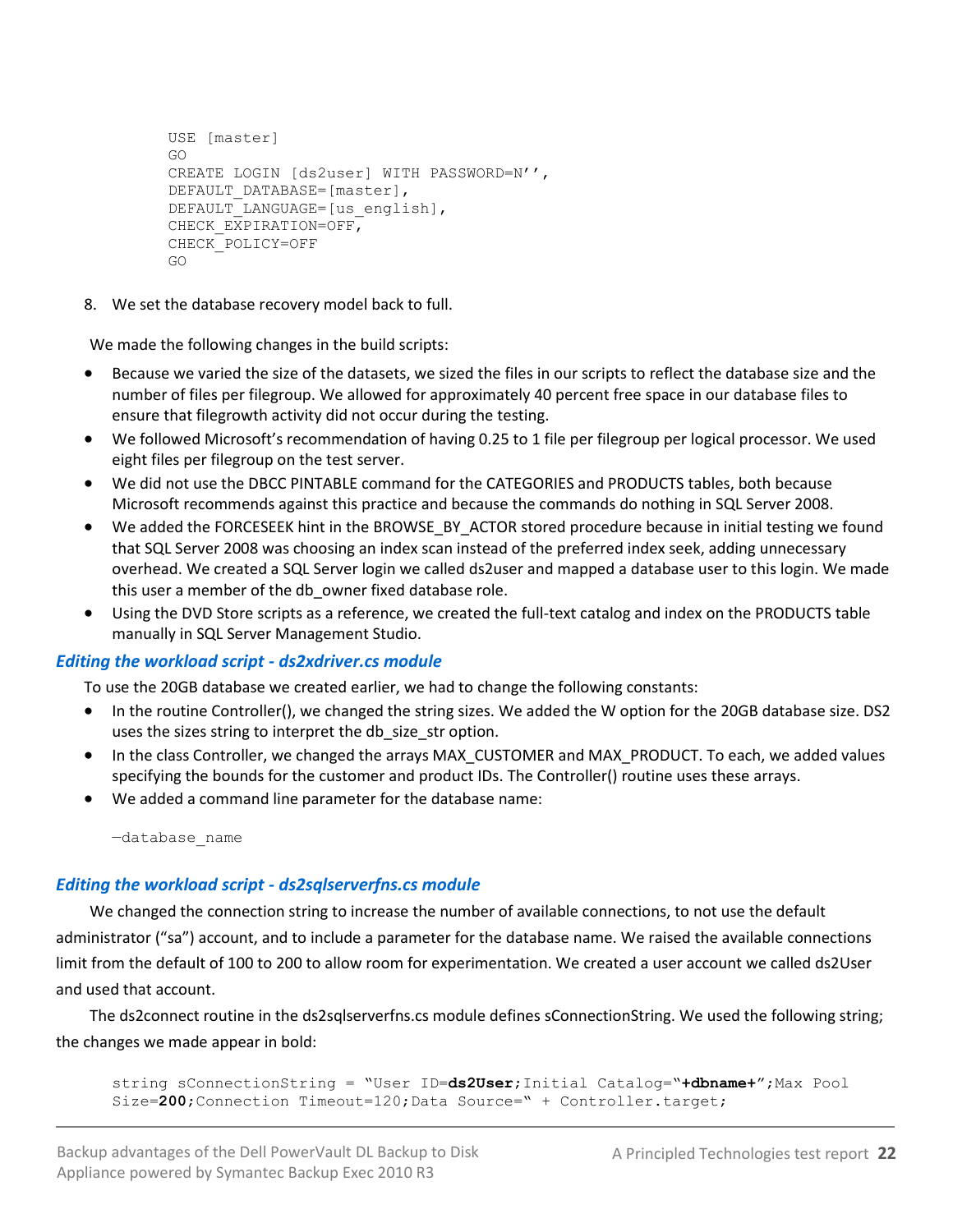### *Recompiling the ds2sqlserverdriver.exe executable*

We recompiled the ds2xdriver.cs and ds2sqlserverfns.cs module in Windows by following the instructions in the header comments. Because the DS2 instructions were for compiling from the command line, we used the following steps:

- 1. Open a command prompt.
- 2. Use the cd command to change to the directory containing our sources.
- 3. Run the batch file C:\Program Files\Microsoft Visual Studio 9.0\Common7\Tools\vsvars32.bat. This sets up the environment variables for us.

Execute the following command:

csc /out:ds2sqlserverdriver.exe ds2xdriver.cs ds2sqlserverfns.cs /d:USE\_WIN32\_TIMER /d:GEN\_PERF\_CTRS

### *Performing the test*

To perform the test, we created a backup job in the Symantec Backup Exec 2010 console, then used a combination of batch files, the psexec utility, and the bemcmd.exe utility to execute our workload and backup jobs from our client machine.

The testing procedure consisted of the following general steps:

- 1. In SQL Server Management Studio, restore the initial backup of the SQL Server DVD Store database.
- 2. Create a backup job in Symantec Backup 2010 console, choosing the deduplication storage folder as the destination, and also selecting the option to allow the remote agent to have direct access to the Dell PowerVault DL Appliance.
- 3. Run the backup job to initially backup the database to the media server.
- 4. Execute the DVD Store workload to simulate one business day of activity, using 5 threads, 0.1 think time, and run for 5 minutes.
- 5. Rerun the backup job in Symantec Backup Exec 2010.
- 6. Execute the DVD Store workload to simulate one business day of activity, using 5 threads, 0.1 think time, and run for 5 minutes.
- 7. Repeat steps 5 and 6 through the end of testing.
- 8. Export the job details results data.

For the backup to disk scenario, we performed similar tasks as above, but targeted the backup destination to the backup to disk device, as opposed to the deduplication storage folder device.

### **Setting up and configuring the Dell PowerVault DL Appliance powered by Symantec Backup Exec 2010 R3**

Note that configuring the backup job requires steps specific to the database server scenario, and that you must complete them after the **Setting up the Backup to Disk folder** section.

# *Configuring the backup job*

- 1. Open Symantec Backup Exec 2010.
- 2. Click the Job Setup tab.
- 3. Click New Job.
- 4. Browse Domains $\rightarrow$ Active Directory Domains $\rightarrow$ Domainname $\rightarrow$ Servername, and select Microsoft SQL Server.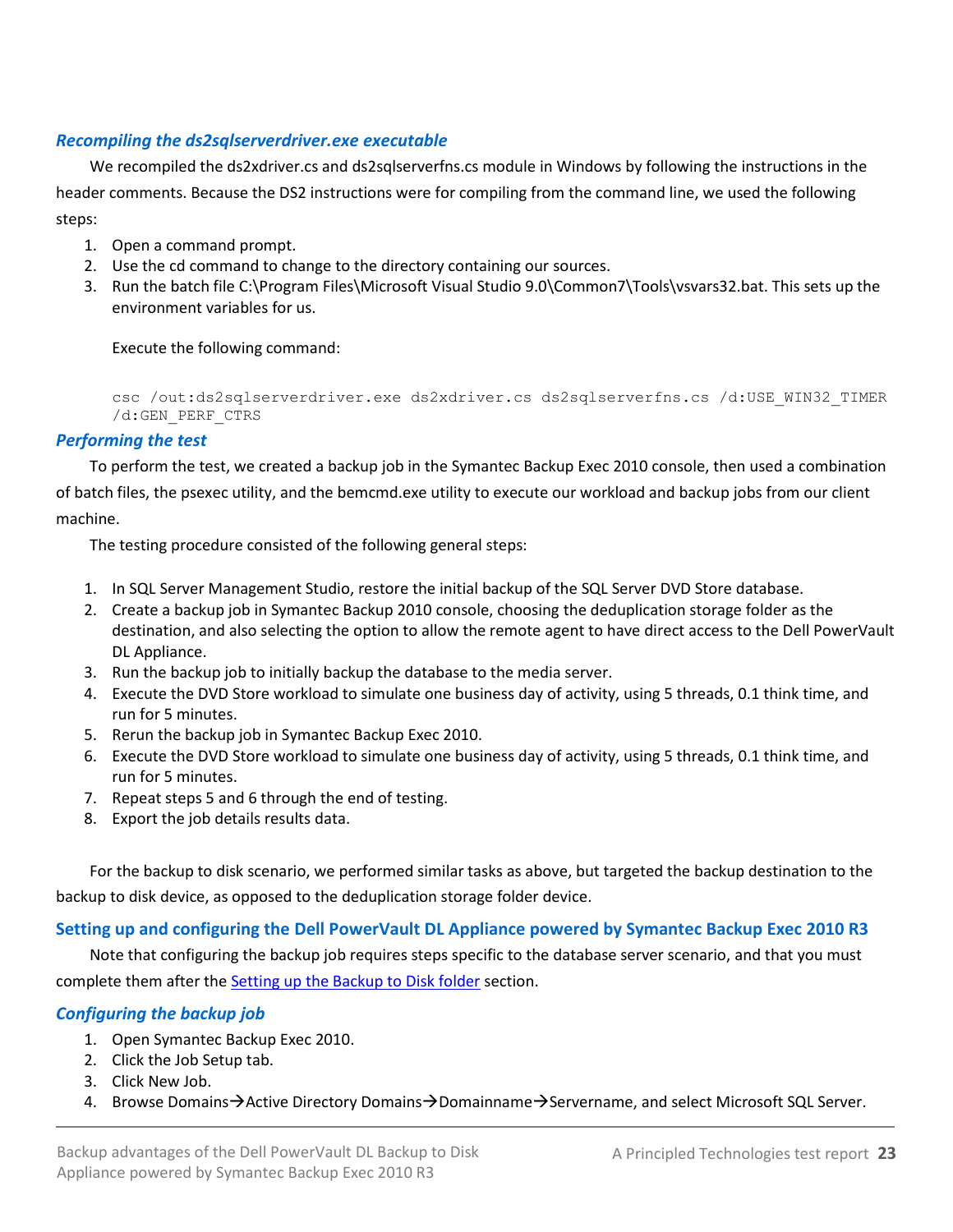- 5. Check the desired database.
- 6. Under Destination, click Device and Media.
- 7. When running a deduplication scenario, select Deduplication Storage Folder. When running a backup to disk scenario, select the Backup To Disk device.
- 8. When running a deduplication scenario, ensure that Use client side deduplication is selected. This enables source deduplication.
- 9. Under Settings, click General.
- 10. Uncheck the Verify after backup completes checkbox.
- 11. Under Settings, click Microsoft SQL.
- 12. Under Consistency check before backup, choose None.
- 13. Click Run Now.
- 14. On Summary screen, click OK.

# **Setting up the file server**

The following steps are specific to the file server scenario. Note that Enabling the file server role follows the Joining [the domain](#page-15-0) procedure.

### **Enabling the file server role**

- 1. Click the Server Manager icon.
- 2. Click Roles.
- 3. Click Add Roles.
- 4. Click Next.
- 5. Click File Services, and click Next.
- 6. At the Introduction to File Services screen, click Next.
- 7. At the Role Services screen, click Next.
- 8. At the Confirm Installation Selections screen, click Install.
- 9. After the installation completes, click Close.

# **Setting up and configuring the Dell PowerVault DL Appliance powered by Symantec Backup Exec 2010 R3**

Note that configuring the backup job requires steps specific to the file server scenario, and that you must complete them after th[e Setting up the Backup to Disk folder](#page-17-0) section.

### *Configuring the backup job*

- 1. Open Symantec Backup Exec 2010.
- 2. Click the Job Setup tab.
- 3. Click New Job.
- 4. Browse Domains $\rightarrow$ Active Directory Domains $\rightarrow$ Domainname $\rightarrow$ Servername, and select the folder containing the 51.7GB file set. All subfolders should be auto-selected.
- 5. Under Destination, click Device and Media.
- 6. When running a deduplication scenario, select Deduplication Storage Folder. When running a backup to disk scenario, select the Backup To Disk device.
- 7. When running a deduplication scenario, ensure Use client-side deduplication is selected.
- 8. Under Settings, click General.
- 9. Uncheck the Verify after backup completes checkbox.
- 10. Click Run Now.

# **Setting up and configuring the load-generating client**

For the file manipulation scripts, we used a workstation client machine to simulate a number of users putting a load on the server. For our client, we installed Microsoft Windows Vista Ultimate and Microsoft Office 2007 Professional, as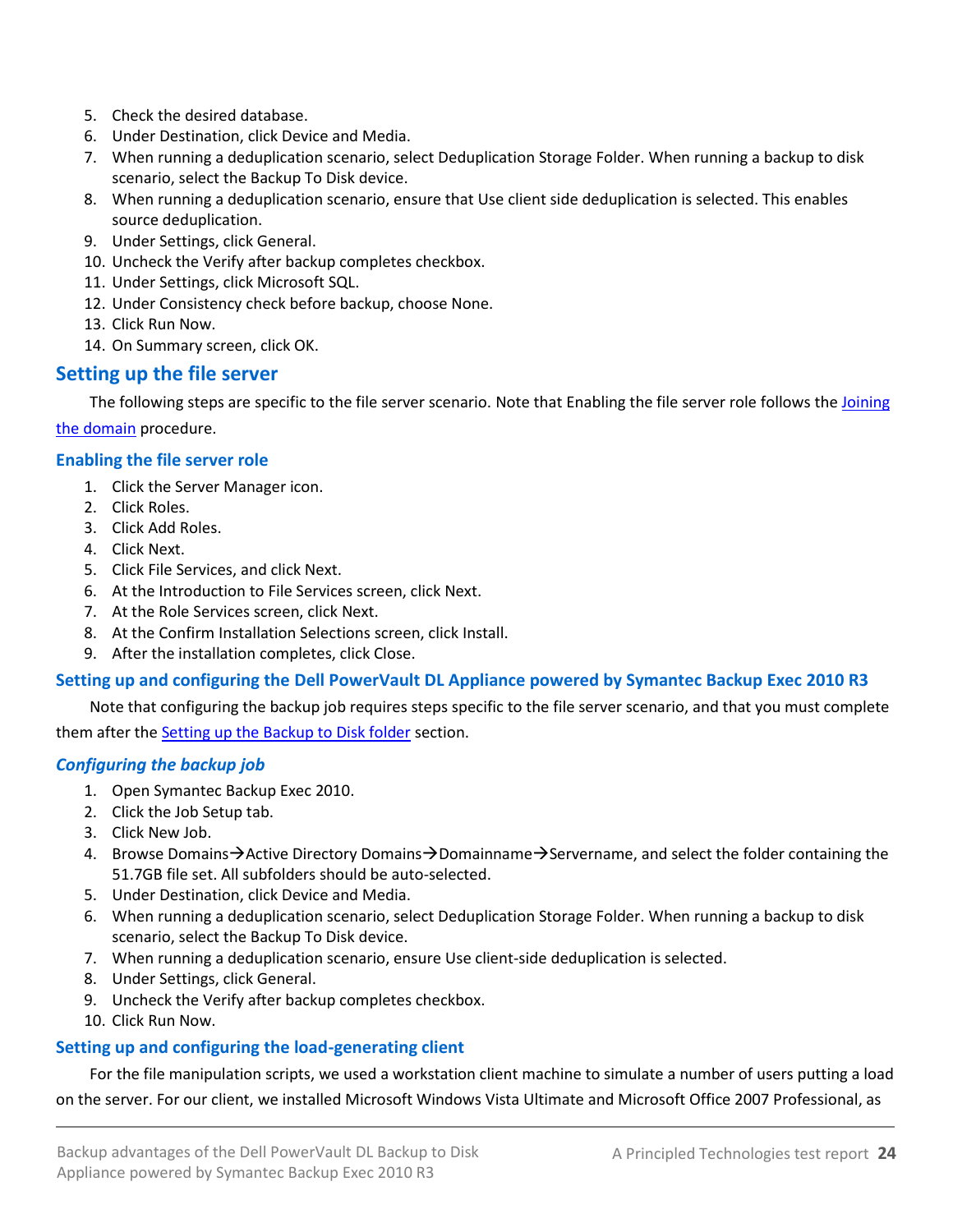the AutoIT test executable requires these components. We accepted all defaults as part of the Windows Vista and Microsoft Office installation process.

### **Performing the test**

To perform the test, we created a backup job in the Symantec Backup Exec 2010 console, then used a combination

of batch files and the bemcmd.exe utility to execute our workload and backup jobs from our client machine.

The testing procedure consisted of the following general steps:

- 1. Copy the initial 51GB data set to our file server.
- 2. Create a backup job in Symantec Backup 2010 console, choosing the deduplication storage folder as the destination, and also selecting the option to allow the remote agent to have direct access to the Dell PowerVault DL Appliance.
- 3. Run the backup job to initially backup the file share to the media server.
- 4. Execute the custom AutoIT workload to simulate one business day of activity, modifying approximately 3 percent of Microsoft Office files, and copying, deleting, and moving other files.
- 5. Rerun the backup job in Symantec Backup Exec 2010.
- 6. Repeat steps 4 and 5 through the end of testing.
- 7. Export the job details results data.

For the backup to disk scenario, we performed similar tasks as above, but targeted the backup destination to the

backup to disk device, as opposed to the deduplication storage folder device.

# **Setting up the mail server**

The following steps are specific to the mail server scenario. Note that the following three Exchange Server sections follow the [Configuring additional drives in Disk Management](#page-16-0) section.

### **Installing prerequisites for Microsoft Exchange Server 2007**

- 1. Click the Server Manager icon.
- 2. Click features, and click add features.
- 3. Select Windows Powershell.
- 4. Click Next.
- 5. Click Install.
- 6. After the installation of Windows Powershell completes, in Server Manager, click Roles, and click Add Roles.
- 7. Select Web Server (IIS).
- 8. At the Add required features screen, click Yes.
- 9. At the introduction to IIS screen, click Next.
- 10. Proceed through the IIS installation.
- 11. At a command prompt, type ServerManagerCmd -i RSAT-ADDS to install Active Directory Management tools.

### **Installing Microsoft Exchange Server 2007**

- 1. Insert the Microsoft Exchange Server 2007 CD.
- 2. In the pop-up AutoPlay window, click Run Setup.EXE.
- 3. The installer should consider Steps 1, 2, and 3 complete, and gray them out.
- 4. Click the link to Step 4: Install Microsoft Exchange Server 2007 SP2.
- 5. Click Next to go past the introduction screen.
- 6. Accept the license agreement, and click Next.
- 7. Select No for error reporting, and click Next.
- 8. Select Typical Exchange Server Installation, and click Next.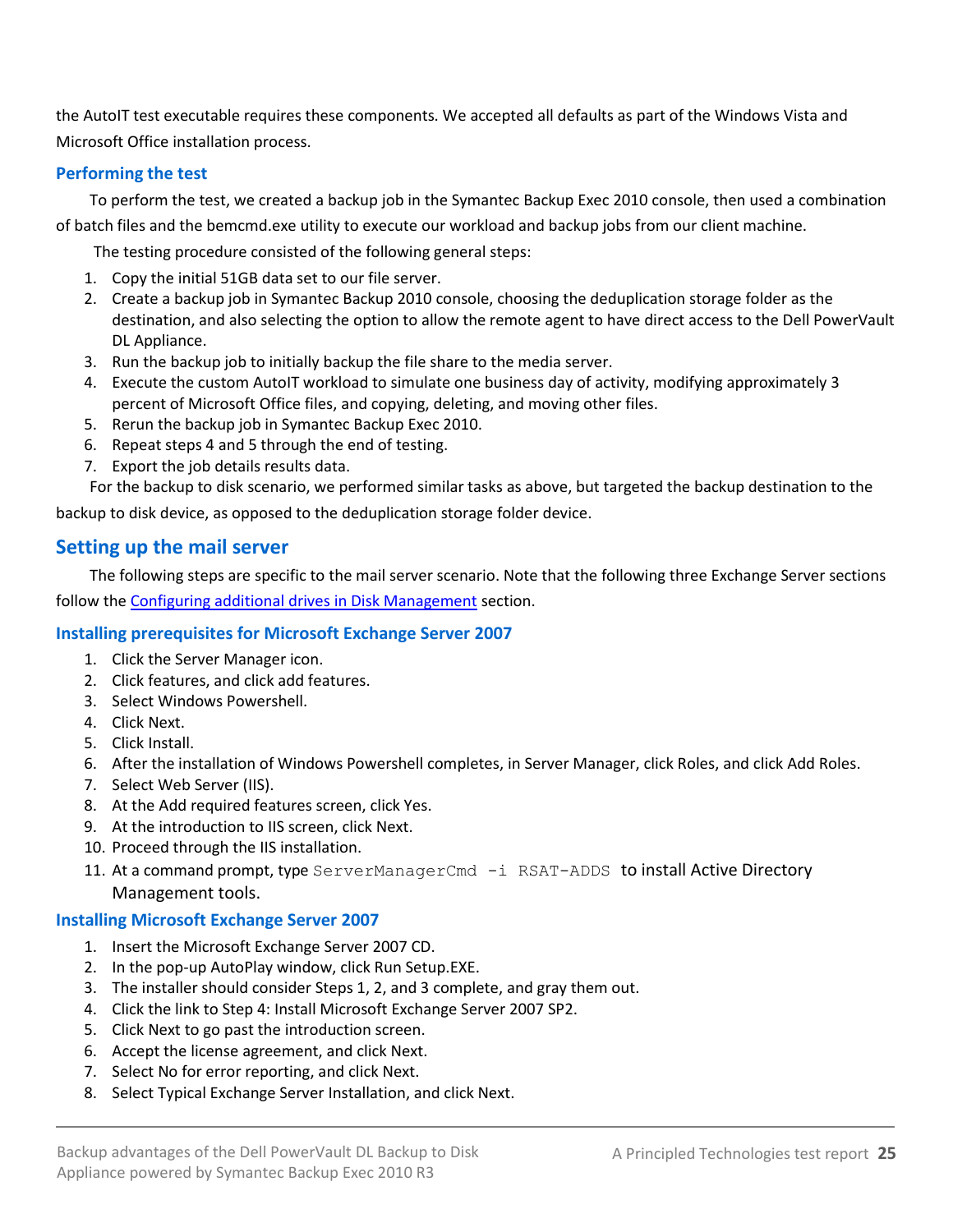- 9. Leave the organization name at default (First Organization), and click Next.
- 10. At the question about client computers running Outlook 2003 and earlier, select No, and click Next.
- 11. If an error about the Active Directory domain is in mixed mode appears, raise the domain function level using the following steps on the Active Directory Server:
- 12. Click Start $\rightarrow$ All Programs $\rightarrow$ Administrative Tools $\rightarrow$ Active Directory Domains and Trusts.
- 13. Right-click domain.com, and choose Raise Domain Functional Level.
- 14. Choose Windows 2000 native in the drop-down menu, and click Raise.
- 15. At the warning popup window, click OK.
- 16. When the application raises the level successfully, click OK.
- 17. Close the Active Directory Domains and Trusts window.
- 18. At the Exchange 2007 setup window, click Retry on the Readiness Checks screen.
- 19. If a warning about a lack of SMTP appears after the check finishes, ignore it.
- 20. Click Install to start the installation process.
- 21. Once installation is complete, click Finish.
- 22. When the application prompts you to reboot, click OK.
- 23. Reboot the server.
- 24. Download and install the Microsoft Messaging API and Collaboration Data Objects 1.2.1 with all defaults on the Exchange 2007 server as this is required by Symantec Backup Exec 2010.

# **Configuring Microsoft Exchange Server 2007 and Active Directory for LoadGen**

- 1. On the Exchange mail server, select Start $\rightarrow$ All Programs $\rightarrow$ Microsoft Exchange Server 2007 $\rightarrow$  Exchange Management Console.
- 2. In the left pane, expand Organization Configuration, and select Hub Transport.
- 3. In the action pane on the far right, select New Send Connector.
- 4. Name the send connector SMTP, select the intended use as Internet, and click Next.
- 5. In the Address space window, click Add.
- 6. In the SMTP Address Space window, type \* as the address, ensure that the installer has checked Include all subdomains, and click OK.
- 7. Click Next.
- 8. Accept defaults for the next two pages by clicking Next.
- 9. At the New Connector page, click New to create the connector.
- 10. Click Finish to close the New SMTP Send Connector wizard.
- 11. On the Active Directory server, select Start→All Programs→Administrative Tools→Active Directory Users and Computers.
- 12. In the Active Directory Users and Computers window, select the domain in the left pane, and open Users in the right pane.
- 13. Right-click a blank area in the Users folder, and select New  $\rightarrow$  User.
- 14. In the New Object User window, complete the name fields as you wish (we used first name: test, last name: tester, logon name: tester), and select Next.
- 15. Enter a secure password (we used Password1), and check Password never expires.
- 16. In the pop-up information window, click Accept.
- 17. Select Finish to close the New Object User window.
- 18. Double-click the new user to bring up the Properties window.
- 19. Under the Member Of tab, click Add.
- 20. In the Enter the object names to select dialog box, type Domain Admins; Exchange Organization Administrators select Check Names to verify, and click OK.
- 21. Click OK to close the User Properties window and close the Active Directory Users and Computers window.
- 22. On the Exchange server, select Start $\rightarrow$ All Programs $\rightarrow$ Microsoft Exchange Server 2007 $\rightarrow$ Exchange Management Console.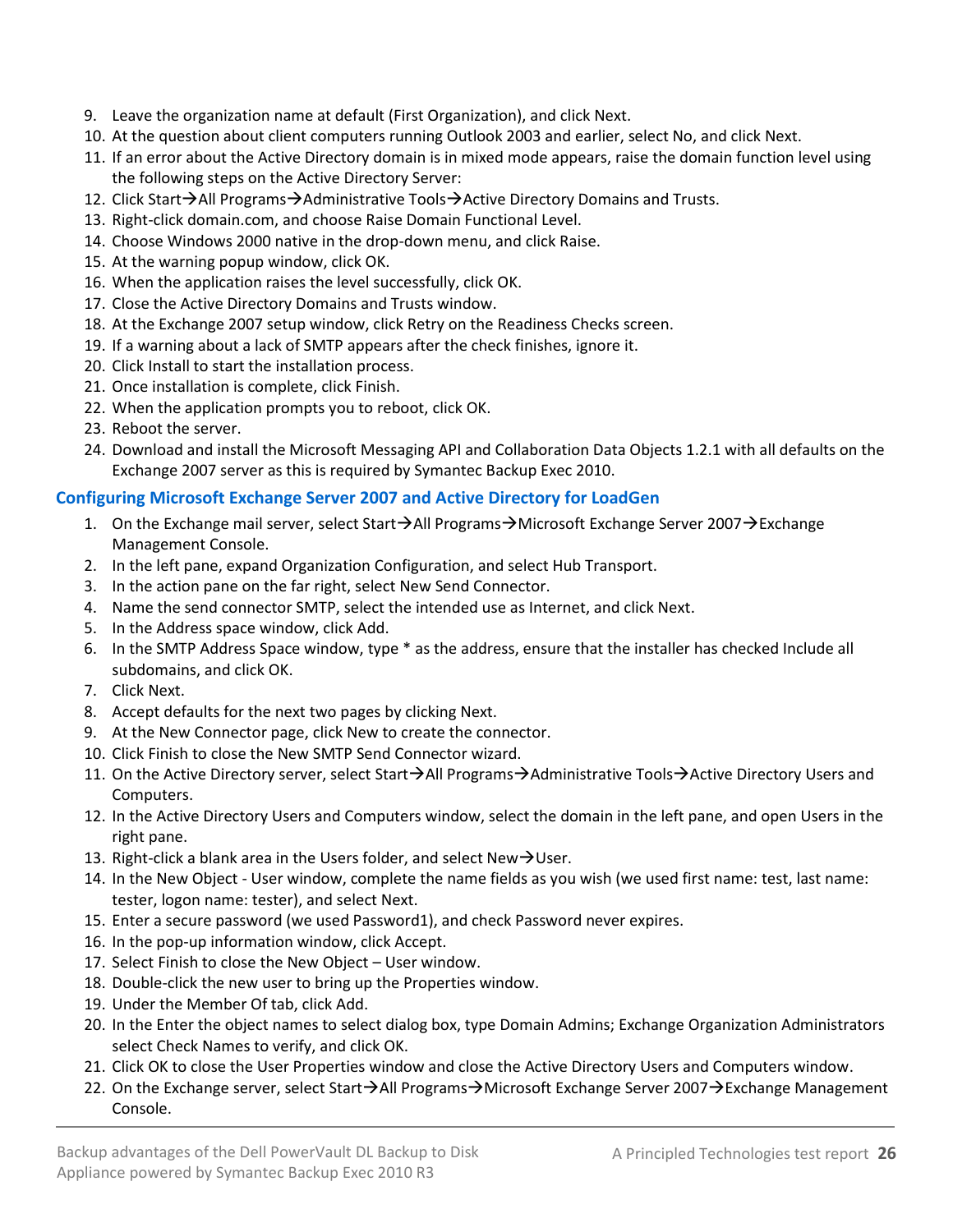- 23. In the left pane of the Exchange Management Console window, select Recipient Configuration; in the right pane, select New Mailbox.
- 24. In the New Mailbox window, select User Mailbox, and click Next.
- 25. In the User Type page, select Existing users, and click Add.
- 26. Select the new account you created earlier, and click OK to add it to selection box.
- 27. Click Next.
- 28. In the Mailbox Settings page, leave the Alias textbox with default settings, and select Browse in the Mailbox database selection spot.
- 29. In the Select Mailbox database window, select Mailbox Database, and click OK.
- 30. Click through the next screens to create the new mailbox, and close when you have done so.
- 31. In the left windowpane, expand Server Configuration and Mailbox so the First Storage Group is visible.
- 32. Right-click First Storage Group, and select Properties.
- 33. Check the Enable circular logging box (only used for initialization of database).
- 34. Click OK.
- 35. Right-click Mailbox Database, and select Move Database Path.
- 36. Click Browse, change the data files path location to D:\exchdata, and click Move.
- 37. When the pop-up message appears asking if you want to perform this task, click Yes.
- 38. Click Finish.
- 39. Right-click Mailbox Database under First Storage Group, and select Properties.
- 40. Check the box beside This database can be overwritten by a restore.
- 41. Click Customize next to Maintenance interval.
- 42. Remove all blue from the boxes so the system will not perform maintenance, and click OK.
- 43. At the Mailbox Store Properties window, click Apply.
- 44. If a warning message appears, click Yes.
- 45. Click OK to close the Mailbox Store Properties window.

Note that the following section follows the [Setting up the Backup-to-Disk folder](#page-17-0) section.

### **Installing additional Exchange Server2007 components on the media server**

To back up Exchange Server 2007 from Symantec Backup Exec 2010 R3, you must install the Exchange Management

Console on the media server.

- 1. Extract the Exchange 2007 installation media and double-click setup.exe after extraction.
- 2. Click Step 5: Install Microsoft Exchange Server 2007 SP2.
- 3. To proceed past the introduction screen, click Next.
- 4. Accept the license agreements, and click Next.
- 5. Select No for error reporting, and click Next.
- 6. Select Custom Exchange server installation, and click Next.
- 7. Select Management Tools, and click Next.
- 8. Proceed through the installation.
- 9. Click Start $\rightarrow$ Run, type regedit and click OK.
- 10. Navigate to HKLM\SOFTWARE\Symantec\Backup Exec for Windows\Backup Exec\Engine\Echange.
- 11. Right-click right pane, select NEW  $\rightarrow$  String Value, and name it OnHostTemp
- 12. Double-click OnHostTemp, type  $c:\text{temp}$  for new value, and click OK.
- 13. In Symantec Backup Exec console select Tools > Backup Exec Services... and click Restart All Services.

### **Setting up and configuring the Dell PowerVault DL Appliance powered by Symantec Backup Exec 2010 R3**

#### Note that configuring the backup job requires steps specific to the email server scenario, and that you must

complete them after the [Setting up the Backup to Disk folder](#page-17-0) section.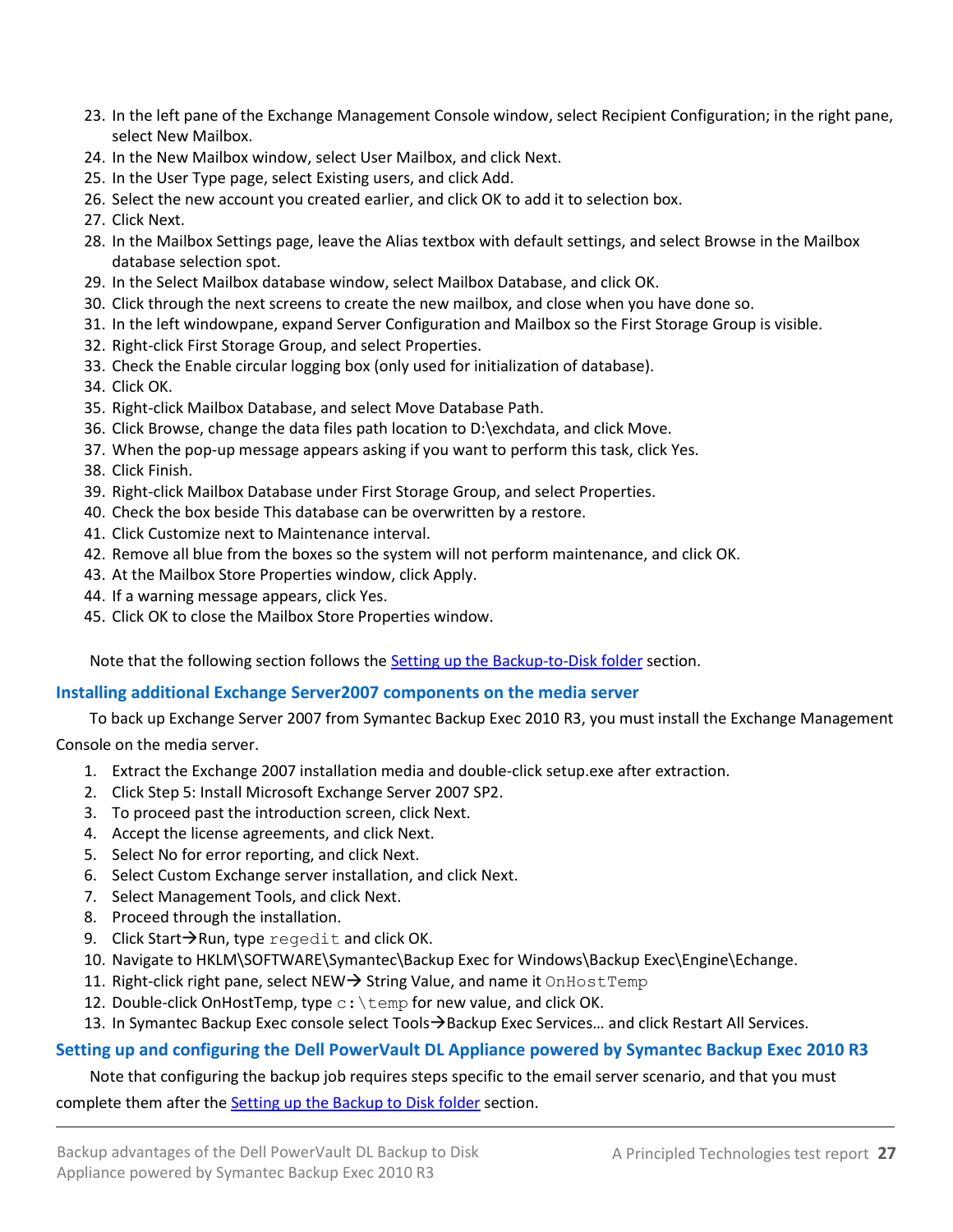# *Configuring the backup job*

- 1. Open Symantec Backup Exec 2010.
- 2. Click the Job Setup tab.
- 3. Click New Job.
- 4. Browse Domains->Active Directory Domains->Domainname->Servername->Microsoft Information Store, and select the storage group of your mail database.
- 5. Under Destination, click Device and Media.
- 6. When running a deduplication scenario, select Deduplication Storage Folder. When running a backup-to- disk scenario, select the Backup-to-Disk device.
- 7. When running a deduplication scenario, ensure that Use client-side deduplication is selected. This enables source deduplication.
- 8. Under Settings, click General.
- 9. Uncheck the Verify after backup completes checkbox.
- 10. Under Settings, click Microsoft Exchange.
- 11. Under High Availability Server, choose Backup from the active copy only.
- 12. Click Run Now when you are ready to execute the backup job.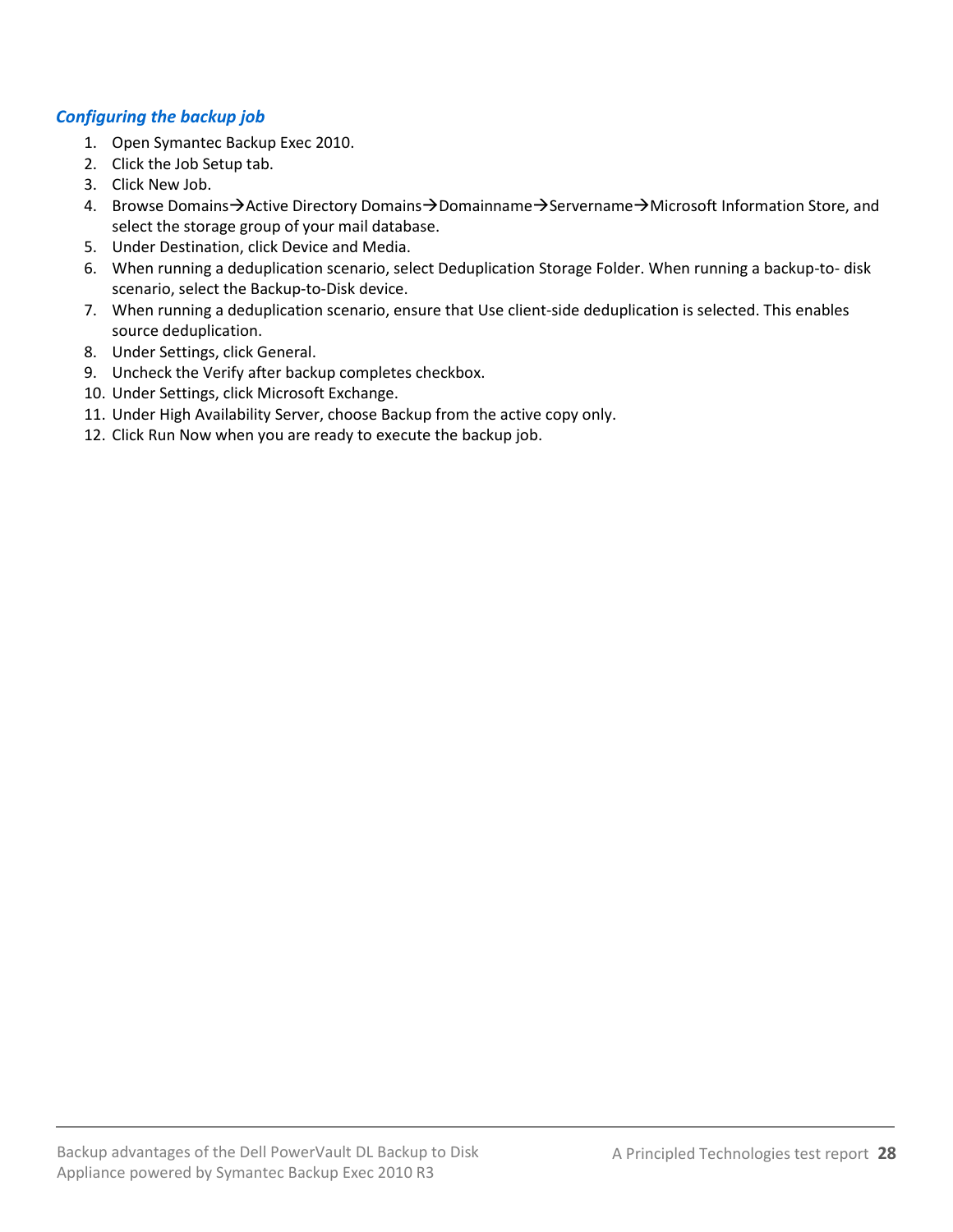# <span id="page-28-0"></span>**APPENDIX E – DETAILED TEST RESULTS**

Figures 7 through 12 present detailed results of our tests using source deduplication and our test using a backup-todisk folder with no source deduplication.

| Dell PowerVault DL Appliance powered by Symantec Backup Exec 2010 R3 with source deduplication |                        |                      |                               |                                  |
|------------------------------------------------------------------------------------------------|------------------------|----------------------|-------------------------------|----------------------------------|
| <b>Backup number</b>                                                                           | Job time<br>(HH:MM:SS) | Job rate<br>(MB/min) | <b>Deduplication</b><br>ratio | <b>Total backup size</b><br>(GB) |
| 1                                                                                              | 1:35:54                | 240                  | 2.3:1                         | 19.25                            |
| $\overline{2}$                                                                                 | 0:19:44                | 1,987                | 25.3:1                        | 19.47                            |
| 3                                                                                              | 0:20:31                | 1,863                | 23.9:1                        | 19.68                            |
| 4                                                                                              | 0:20:39                | 1,863                | 23.9:1                        | 19.87                            |
| 5                                                                                              | 0:20:40                | 1,872                | 23.8:1                        | 20.05                            |
| 6                                                                                              | 0:20:41                | 1,884                | 24.1:1                        | 20.21                            |
| $\overline{7}$                                                                                 | 0:20:46                | 1,879                | 24.1:1                        | 20.37                            |
| 8                                                                                              | 0:20:37                | 1,900                | 24.5:1                        | 20.51                            |
| 9                                                                                              | 0:25:51                | 1,913                | 24.4:1                        | 20.65                            |
| 10                                                                                             | 0:20:48                | 1,919                | 24.6:1                        | 20.78                            |
| 11                                                                                             | 0:20:42                | 1,922                | 24.6:1                        | 20.91                            |
| 12                                                                                             | 0:20:54                | 1,928                | 25.1:1                        | 21.03                            |
| 13                                                                                             | 0:20:38                | 1,973                | 25.3:1                        | 21.14                            |
| 14                                                                                             | 0:20:38                | 1,999                | 25.4:1                        | 21.25                            |

**Figure 7: Database server data backup metrics when using source deduplication.**

| Dell PowerVault DL Appliance powered by Symantec Backup Exec 2010 R3 without source deduplication |                      |                                  |  |
|---------------------------------------------------------------------------------------------------|----------------------|----------------------------------|--|
| Job time<br>(HH:MM:SS)                                                                            | Job rate<br>(MB/min) | <b>Total backup size</b><br>(GB) |  |
| 2:11:02                                                                                           | 150                  | 19.25                            |  |

**Figure 8: Database server data backup metrics when using no source deduplication.**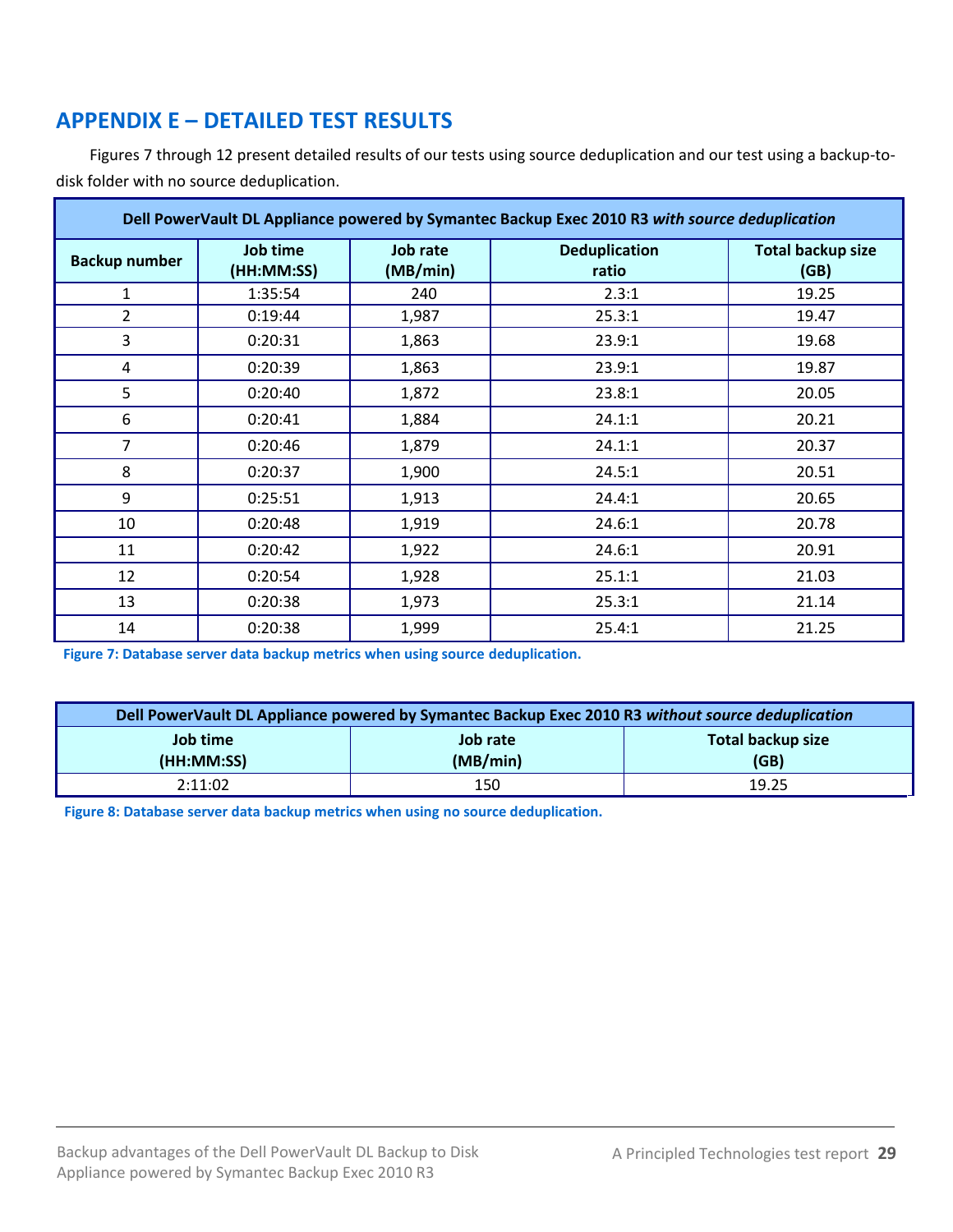| Dell PowerVault DL Appliance powered by Symantec Backup Exec 2010 R3 with source deduplication |                        |                             |                               |                                  |
|------------------------------------------------------------------------------------------------|------------------------|-----------------------------|-------------------------------|----------------------------------|
| <b>Backup</b><br>number                                                                        | Job time<br>(HH:MM:SS) | <b>Job rate</b><br>(MB/min) | <b>Deduplication</b><br>ratio | <b>Total backup size</b><br>(GB) |
| 1                                                                                              | 5:15:08                | 175                         | 1.4:1                         | 51.65                            |
| $\overline{2}$                                                                                 | 0:44:42                | 1,805                       | 106.2:1                       | 51.48                            |
| 3                                                                                              | 0:30:59                | 3,391                       | 66.9:1                        | 51.23                            |
| 4                                                                                              | 0:32:19                | 3,573                       | 117.1:1                       | 59.09                            |
| 5                                                                                              | 0:39:02                | 3,807                       | 114.4:1                       | 66.61                            |
| 6                                                                                              | 0:37:46                | 3,428                       | 72.2:1                        | 73.84                            |
| 7                                                                                              | 0:39:46                | 3,441                       | 72.8:1                        | 80.67                            |
| 8                                                                                              | 0:44:51                | 3,076                       | 56.1:1                        | 87.53                            |
| 9                                                                                              | 0:42:46                | 3,563                       | 85.4:1                        | 93.78                            |
| 10                                                                                             | 0:51:00                | 3,463                       | 80.9:1                        | 99.55                            |
| 11                                                                                             | 0:49:37                | 3,752                       | 113.7:1                       | 105.00                           |
| 12                                                                                             | 0:56:44                | 3,167                       | 58.0:1                        | 110.54                           |
| 13                                                                                             | 1:01:28                | 3,158                       | 67.0:1                        | 115.79                           |
| 14                                                                                             | 1:21:01                | 2,056                       | 24.4:1                        | 120.64                           |

**Figure 9: File server data backup metrics when using source deduplication.**

| Dell PowerVault DL Appliance powered by Symantec Backup Exec 2010 R3 without source deduplication |          |                          |  |
|---------------------------------------------------------------------------------------------------|----------|--------------------------|--|
| Job time                                                                                          | Job rate | <b>Total backup size</b> |  |
| (HH:MM:SS)                                                                                        | (MB/min) | (GB)                     |  |
| 5:51:17                                                                                           | 150      | 51.65                    |  |

**Figure 10: File server data backup metrics when using no source deduplication.**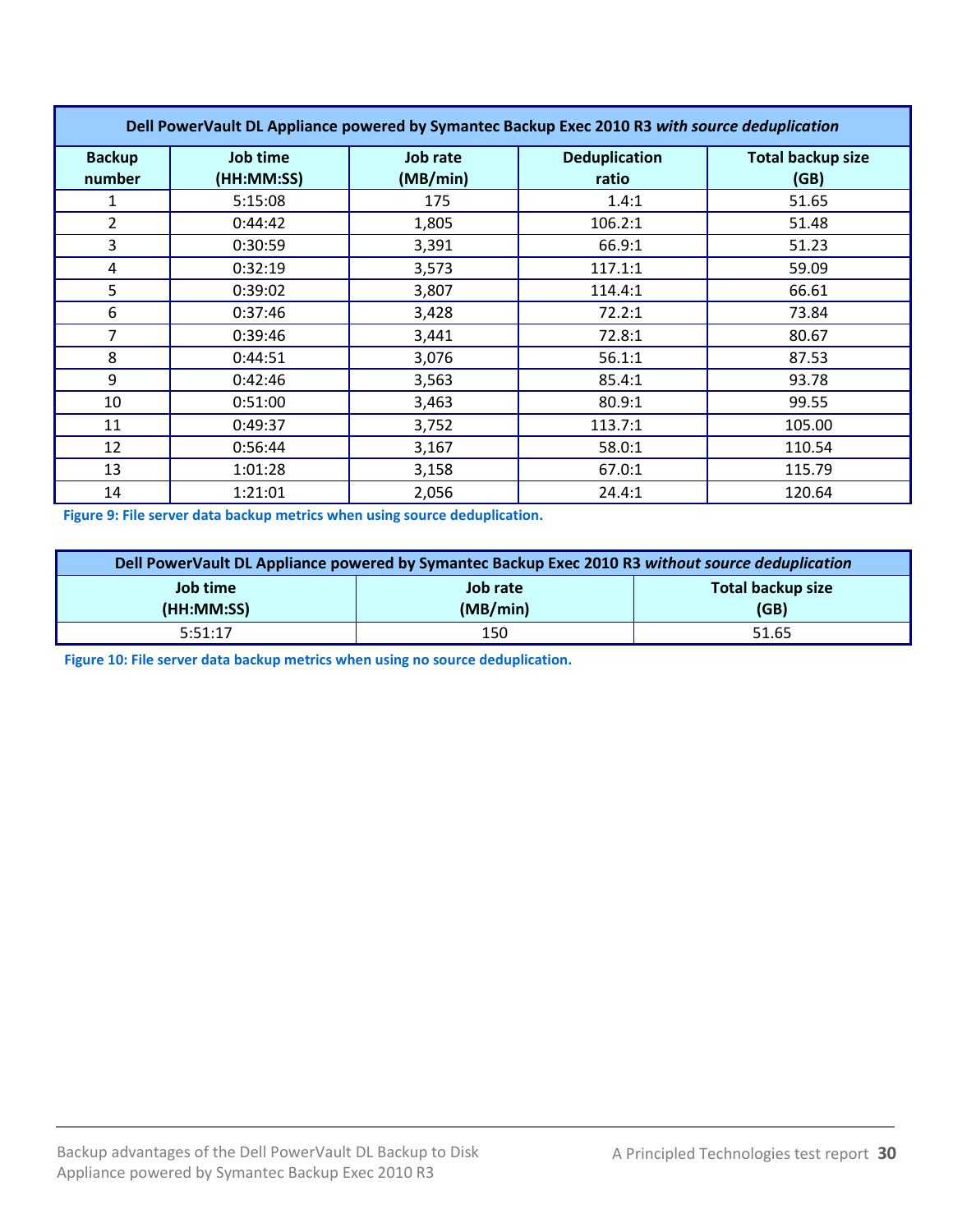| Dell PowerVault DL Appliance powered by Symantec Backup Exec 2010 R3 with source deduplication |                        |                      |                               |                                  |
|------------------------------------------------------------------------------------------------|------------------------|----------------------|-------------------------------|----------------------------------|
| <b>Backup</b><br>number                                                                        | Job time<br>(HH:MM:SS) | Job rate<br>(MB/min) | <b>Deduplication</b><br>ratio | <b>Total backup size</b><br>(GB) |
|                                                                                                | 7:27:54                | 77                   | 1.0:1                         | 32.69                            |
| 2                                                                                              | 2:09:05                | 291                  | 29.1:1                        | 33.39                            |
| 3                                                                                              | 2:02:20                | 295                  | 31.3:1                        | 34.26                            |
| 4                                                                                              | 2:13:12                | 295                  | 33.3:1                        | 35.00                            |
| 5                                                                                              | 2:16:02                | 295                  | 33.4:1                        | 35.77                            |
| 6                                                                                              | 2:18:18                | 296                  | 34.6:1                        | 36.53                            |
| 7                                                                                              | 2:21:04                | 295                  | 34.1:1                        | 37.32                            |
| 8                                                                                              | 2:23:19                | 296                  | 35.6:1                        | 38.08                            |
| 9                                                                                              | 2:25:01                | 298                  | 37.8:1                        | 38.82                            |
| 10                                                                                             | 2:33:15                | 298                  | 38.0:1                        | 39.57                            |
| 11                                                                                             | 2:30:40                | 297                  | 36.8:1                        | 40.37                            |
| 12                                                                                             | 2:32:42                | 299                  | 37.5:1                        | 41.13                            |
| 13                                                                                             | 2:35:28                | 298                  | 38.7:1                        | 41.88                            |
| 14                                                                                             | 2:37:52                | 299                  | 38.6:1                        | 42.65                            |

**Figure 11: Mail server data backup metrics when using source deduplication.**

| Dell PowerVault DL Appliance powered by Symantec Backup Exec 2010 R3 without source deduplication |          |                   |  |
|---------------------------------------------------------------------------------------------------|----------|-------------------|--|
| Job time                                                                                          | Job rate | Total backup size |  |
| (HH:MM:SS)                                                                                        | (MB/min) | (GB)              |  |
| 3:45:06                                                                                           | 149      | 32.69             |  |

**Figure 12: Mail server data backup metrics when using no source deduplication**